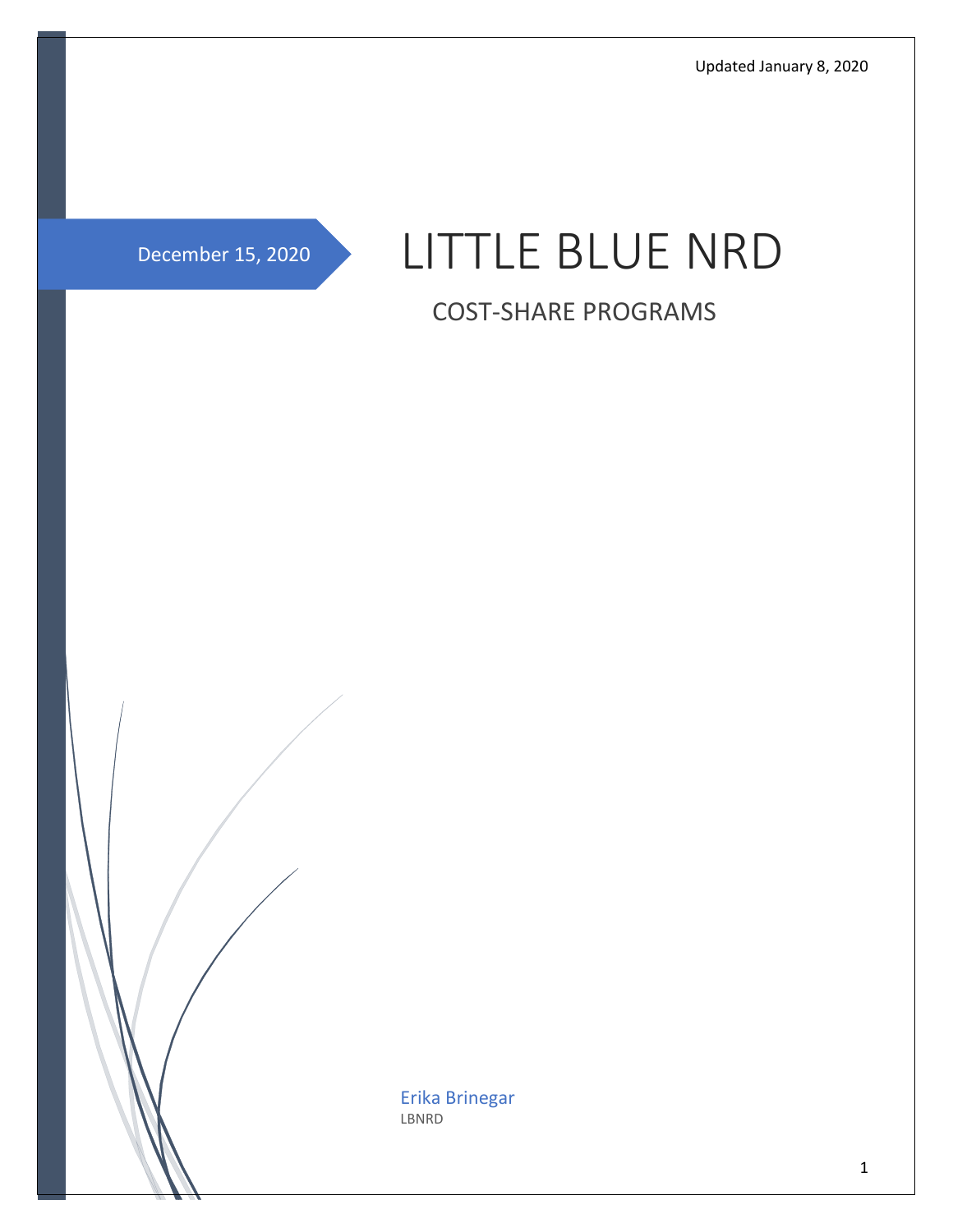### Contents

| LITTLE BLUE SOIL & WATER CONSERVATION PRACTICES (Exclusive to LBSWCP) 15                 |
|------------------------------------------------------------------------------------------|
| LB-21A & B: PRACTICE BURIED PIPE (from well to pivot point & LB-21B NEW WELL INCENTIVE15 |
|                                                                                          |
|                                                                                          |
|                                                                                          |
|                                                                                          |
|                                                                                          |
|                                                                                          |
|                                                                                          |
|                                                                                          |
|                                                                                          |
|                                                                                          |
|                                                                                          |
|                                                                                          |
|                                                                                          |
|                                                                                          |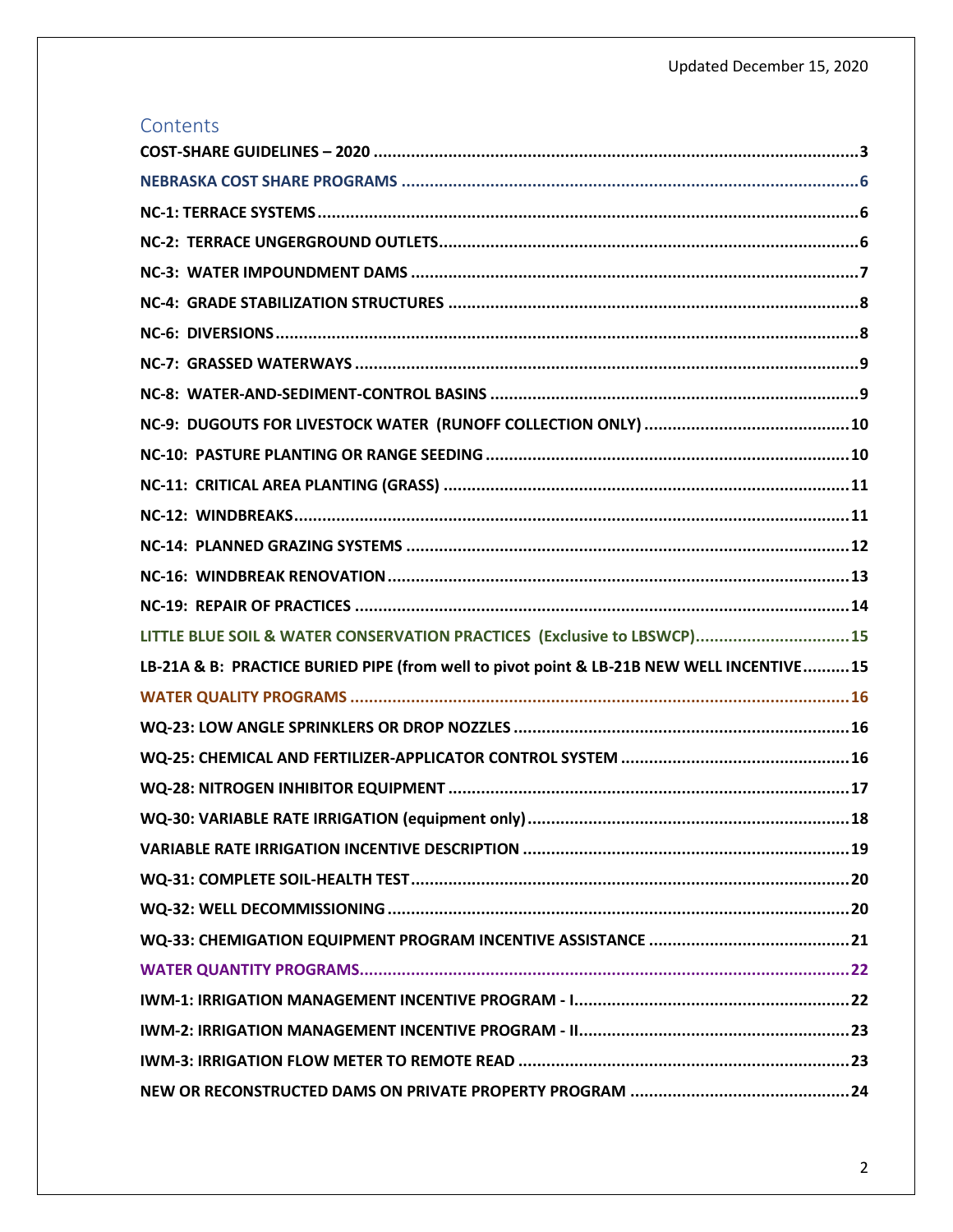# LITTLE BLUE NRD COST-SHARE GUIDELINES – 2020

#### <span id="page-2-0"></span>SIGN-UP PERIOD

The general cost-share sign-up will be continuous year-round for work to begin after July  $1<sup>st</sup>$  of the application year. LBNRD fiscal period runs from July  $1<sup>st</sup>$  to June 30 of each year. Additional applications will be accepted throughout the year, but approval will be based on availability of funds.

#### ELECTRONIC APPLICATIONS & APPROVAL

All signups will be at local NRCS offices and then forwarded by email to the Little Blue NRD. All figures on contracts must be in ink or computer printed. Remember to indicate on application form what crop the field is in or if the field is open and ready for construction. Landowner must sign application before sent to the NRD office. When application is sent to get the landowners signature, send along any other paperwork that will be needed (W-9, Citizenship). After NRD approval, the form will be scanned and emailed back to the NRCS, and a letter will be sent to the landowner notifying them of approval. Because the cost-share applications are a contract for the life of the project, signatures (with ink) are required on the form upon completion of project.

### FORMS

Nebraska Soil and Water Conservation Forms should be used for State applications; Little Blue Soil and Water Conservation Forms for Little Blue cost share contracts, LB Water Quality for WQ contracts. Also, use Form 14 for NC-17 practices, use Form 10 for NC-14 practices. All contracts must have a W-9 attached and citizenship form signed by the applicant. If the applicant is signing on behalf of a landowner, please provide a Power of Attorney form with completed contract.

### PRIORITY

Contracts will be awarded on a first come-first serve basis until available funds are committed. Producers that have not received funding previously may be given a higher priority. General sign-up contracts will be approved after the June board meeting.

### COST SHARE LIMIT

Each FSA tract can receive up to \$10,000 per 2 fiscal years. If a landowner applies for an extended contract (between \$5,000 to \$10,000) make sure he didn't receive too much funding the previous year.

### TIME-LINE FOR COMPLETION

Producers will be given a six-month time frame from the date of approval to complete the work or be completed by May 15th; NC-14 contracts will be given nine months for completion. Work cannot begin until written approval is received from the NRD. Applications for LB21A Buried Pipe Practice: from well to pivot point, only when converting gravity system to pivot, may have to wait for payment until new program allocation. Funds are always made available for Tree Renovation and Tree plantings. If a project is not started soon enough, they will reapply at the next fiscal period.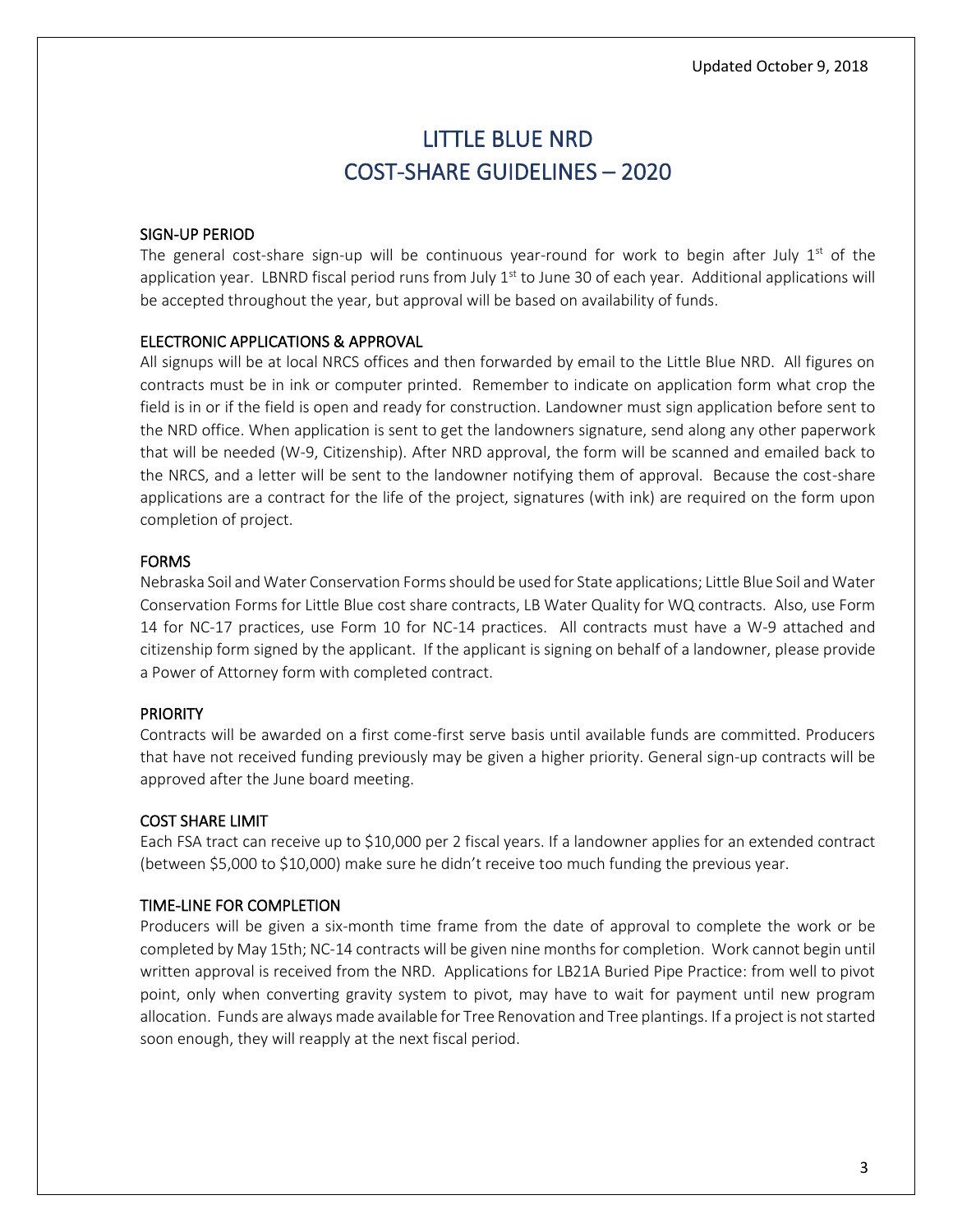#### COST SHARE OVERRUNS

If cost overruns of \$1,000 or more are anticipated, the NRCS should report the addition to the NRD to assure that funds are available to cover the overage.

#### CANCELLED CONTRACTS

If a producer wishes to cancel an application, the form must be returned to the LBNRD office with the date and reason for cancellation stated on the form.

#### **CHECKS**

Checks may be issued to multiple landowners provided that each landowner's social security number is submitted on separate W-9's. Payments from the State generally take approximately three weeks to process; payments through the LBNRD programs are approved on the second Tuesday of each month.

#### CONTRACT

The typical land treatment practice cost-share contract runs for ten years after receipt of payment, or generally the life of the practice. If the practice which has been funded through one of the District's costshare programs is removed, altered or modified to reduce its effectiveness within the contract term, the landowner must refund all or a prorated portion of District or State funds received for the project.

#### OPERATOR/TENANT COST-SHARE

Operators/tenant may also sign a landowner's practice application/contract on behalf of the landowner, only if they have a POA from the landowner. The cost share contract would be in the landowner's name, the landowner would pay the bills, receive the cost-share, and receive the 1099 for tax purposes.

#### MISCELLANEOUS RULES

- Property owned by Board of Educational Lands, are eligible for cost-share assistance.
- NRD can cost-share on church held properties.
- Cost-Share is available for rebuilding practices, if they were properly maintained and the failure or malfunction of the system is at no fault of the producer.
- Cost-share is available for CRP contracts that are expiring.
- No cost-share is provided for handplant trees.
- IWM, LB, and WQ practices can be made available to operators and landowners, if the landowners sign the Control of Land paperwork
- HEL Sod-Busted ground does not have cost-share available, unless it has been crop-farmed for at least 5 years.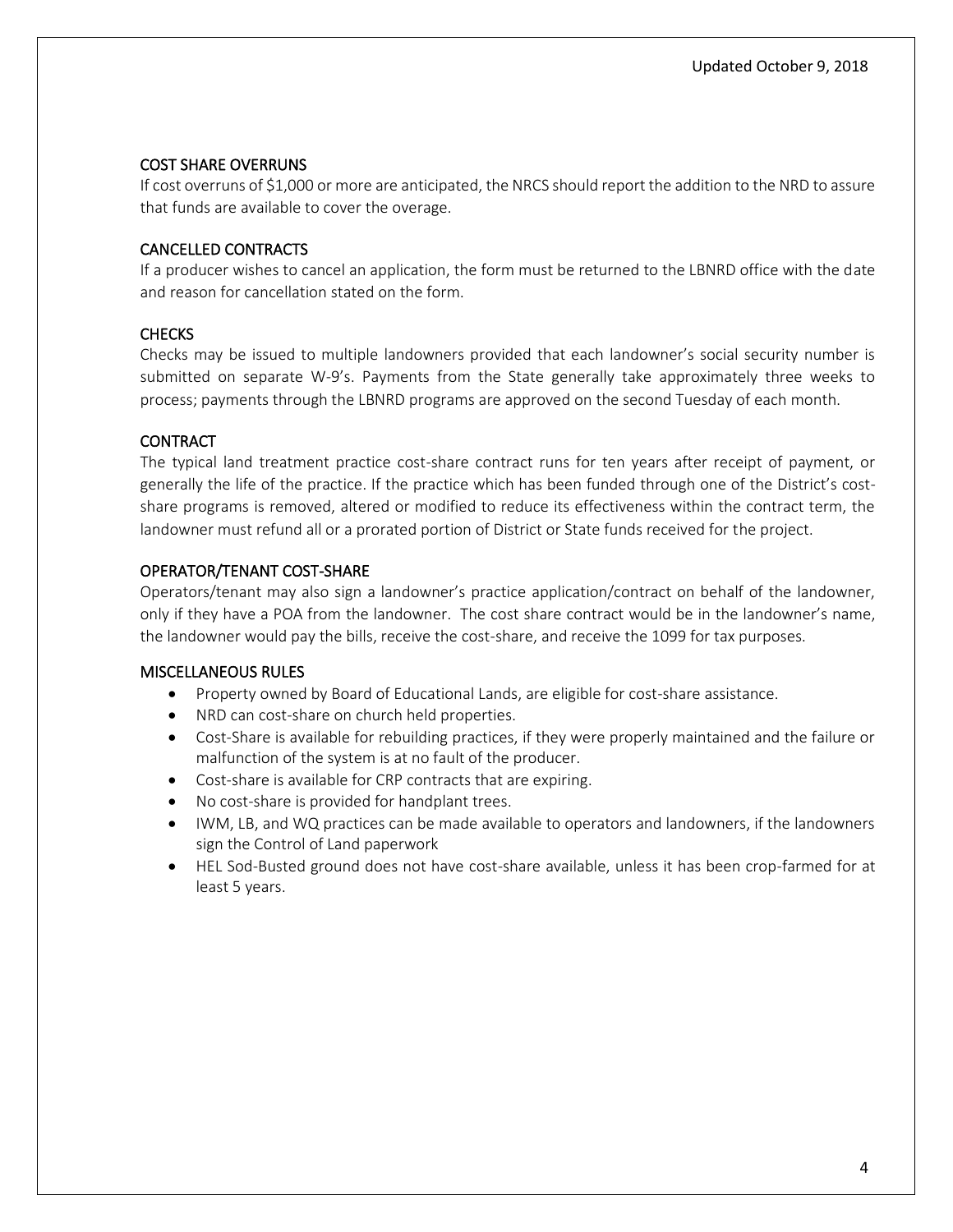#### APPLICATION PROCESS

- 1. NRCS obtains the producers signature on the top line of the left side of a cost share form when they APPLY for assistance.
- 2. When NRCS has determined the application to be feasible, a cost estimate has been completed and the cost share form is filled out, the NRCS personnel (with appropriate Job Approval Authority for the practices listed on the cost share form) will sign line two on the left-hand side of the form.
- 3. At this point, the form will be mailed to the NRD office for approval. (along with the W-9/US citizenship form and any other pertinent documents)
- 4. The NRD will sign the cost share document to indicate the application has become a contract and return the form to the appropriate NRCS office.
- 5. The practices are installed, and checkout is completed.
- 6. The producer now signs on the right-hand side of the contract form.
- 7. NRCS (with JAA) signs the bottom left-hand side that indicates the practices have met NRCS specifications and the contract is ready to be paid for.
- 8. The contract and pertinent documents are mailed to the NRD for final approval and payment processing.
- 9. The NRD signs the final signature line on the left-hand side indicating the contract can be paid.
- 10. NSWCP forms will be signed by appropriate personnel on the lowest right-hand signature line.
- NRD will return a completed cost share form to your office which will tell you the payment has been processed.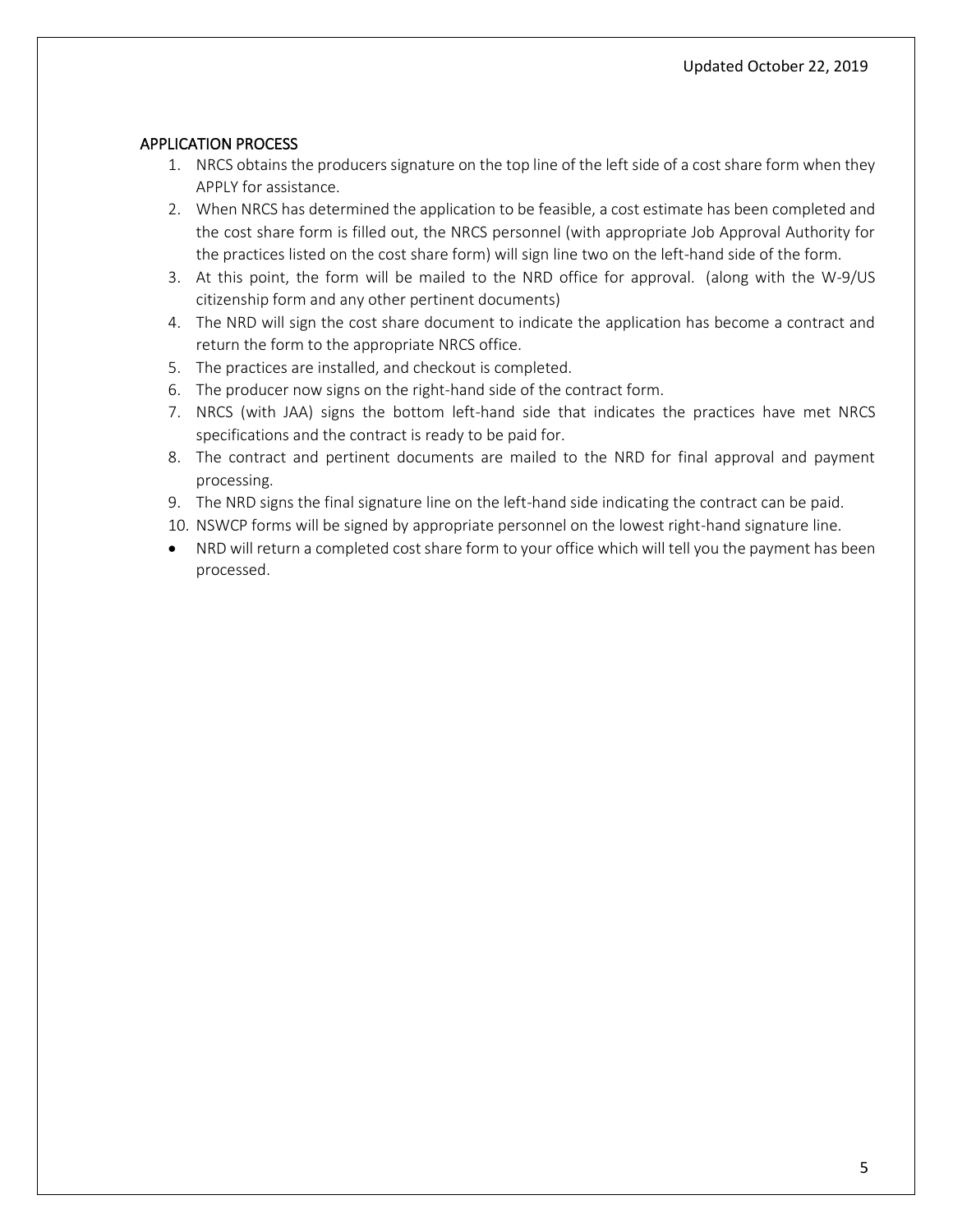# NEBRASKA COST SHARE PROGRAMS

### NC-1: TERRACE SYSTEMS

<span id="page-5-1"></span><span id="page-5-0"></span>Purpose: T*o control erosion on cropland and to reduce pollution of water from non-point sources. A terrace intercepts surface runoff and conducts it to a stable outlet at a non-erosive velocity*

Eligible Areas**:** Little Blue NRD District

Items Covered**:**

- Slide slopes 13.5 feet and over
- Parallel, cut and fill
- Flat Channel
- Push—up
- Parallel Flat Channel
- Seed for back slopes (critical area)
	- o Common
	- o Certified
- Slope of 10% or greater
- Extra Long Terrace Slopes
- Narrow Base Terrace

*Must be planned and installed in accordance with technical specifications of the NRCS.*

Cost-share is not available for treating or protecting HEL sod-busted areas, if it has not been crop farmed for at least 5 years.

Application Process: Applications will be accepted year-round.

Cost-Share: 60% of the average cost or actual cost whichever is less to the landowner, up to \$10,000 in a 2-year period.

# NC-2: TERRACE UNGERGROUND OUTLETS

<span id="page-5-2"></span>Purpose: T*o dispose of excess water from a terrace system without causing erosion*

Eligible Areas**:** Little Blue NRD District

Items Covered**:**

• Materials for Underground Outlets

### *Must be planned and installed in accordance with technical specifications of the NRCS.*

Cost-share is not available for treating or protecting HEL sod-busted areas, if it has not been crop farmed for at least 5 years.

Application Process: Applications will be accepted year-round.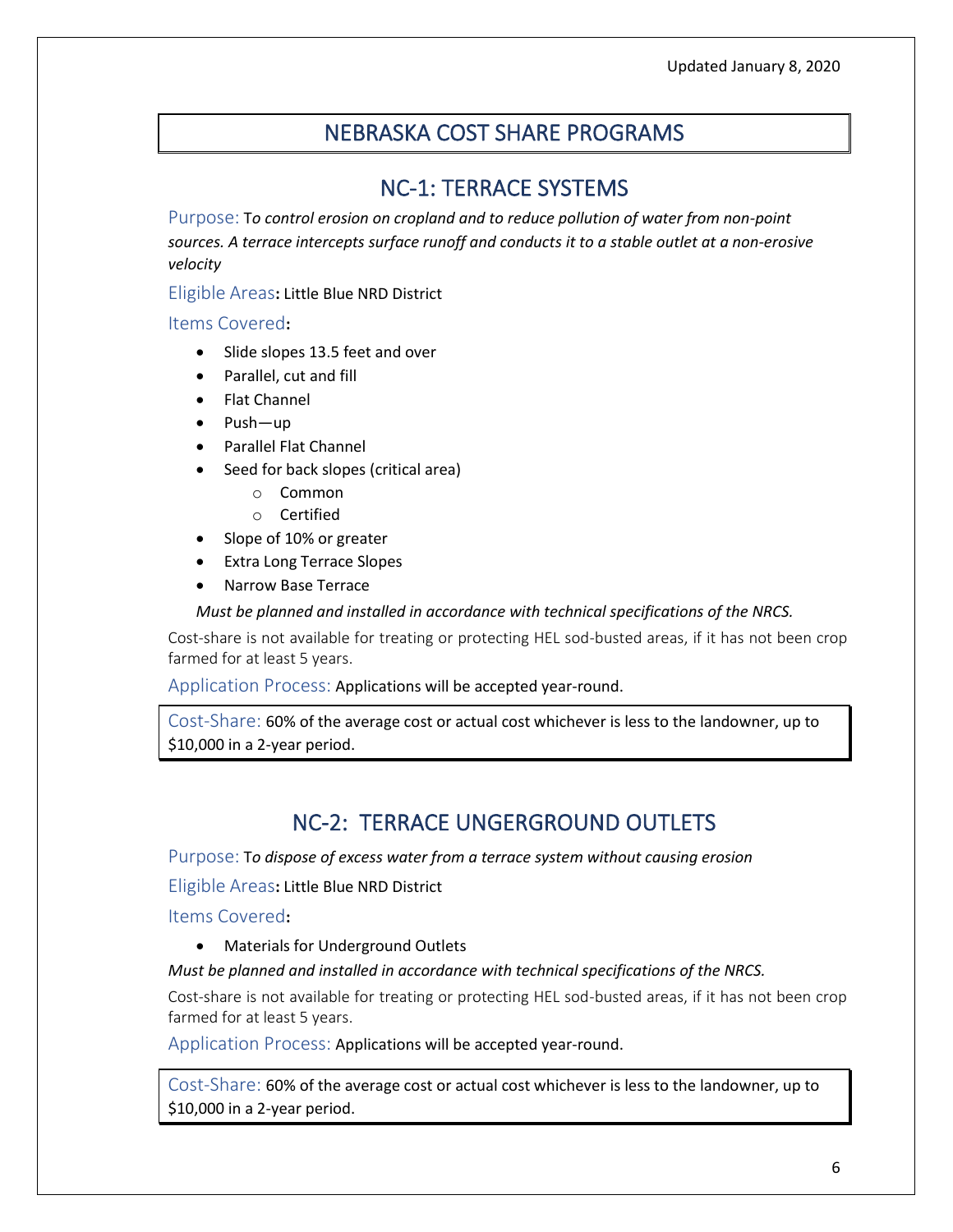# NC-3: WATER IMPOUNDMENT DAMS

<span id="page-6-0"></span>Purpose: *To provide storage of surface water runoff. Dams are constructed across either normally dry or flowing water courses and provide stored water to replace or supplement the use of groundwater. In addition, these impoundments enhance groundwater recharge, prevent erosion and pollution and provide flood control and wildlife habitat.*

#### Eligible Areas**:** Little Blue NRD District

#### Items Covered**:**

- Earth Moved Excavation
- Earth Fill Class A compaction (moisture controlled)
- Earth Fill Class C compaction
- Seed (critical area)
	- o Common
	- o Certified
- Fencing
- Other construction items
- Mulching

#### *Must be planned and installed in accordance with technical specifications of the NRCS.*

- $\circ$  In accordance with Nebraska Law, all water impoundment dams designed for storage must be constructed in a manner that allows inflow to be release on demand by senior downstream water right holders. This means that all spillway outlet works must be equipped with a draw down tube and control valve.
- o Nebraska law requires that all dams, no matter what size, for which a storage right is requested must have drawings and specifications submitted to the Nebraska Department of Natural Resources.
- No cost-share is available for cleaning out of reuse pits or dams.

Application Process: Applications will be accepted year-round.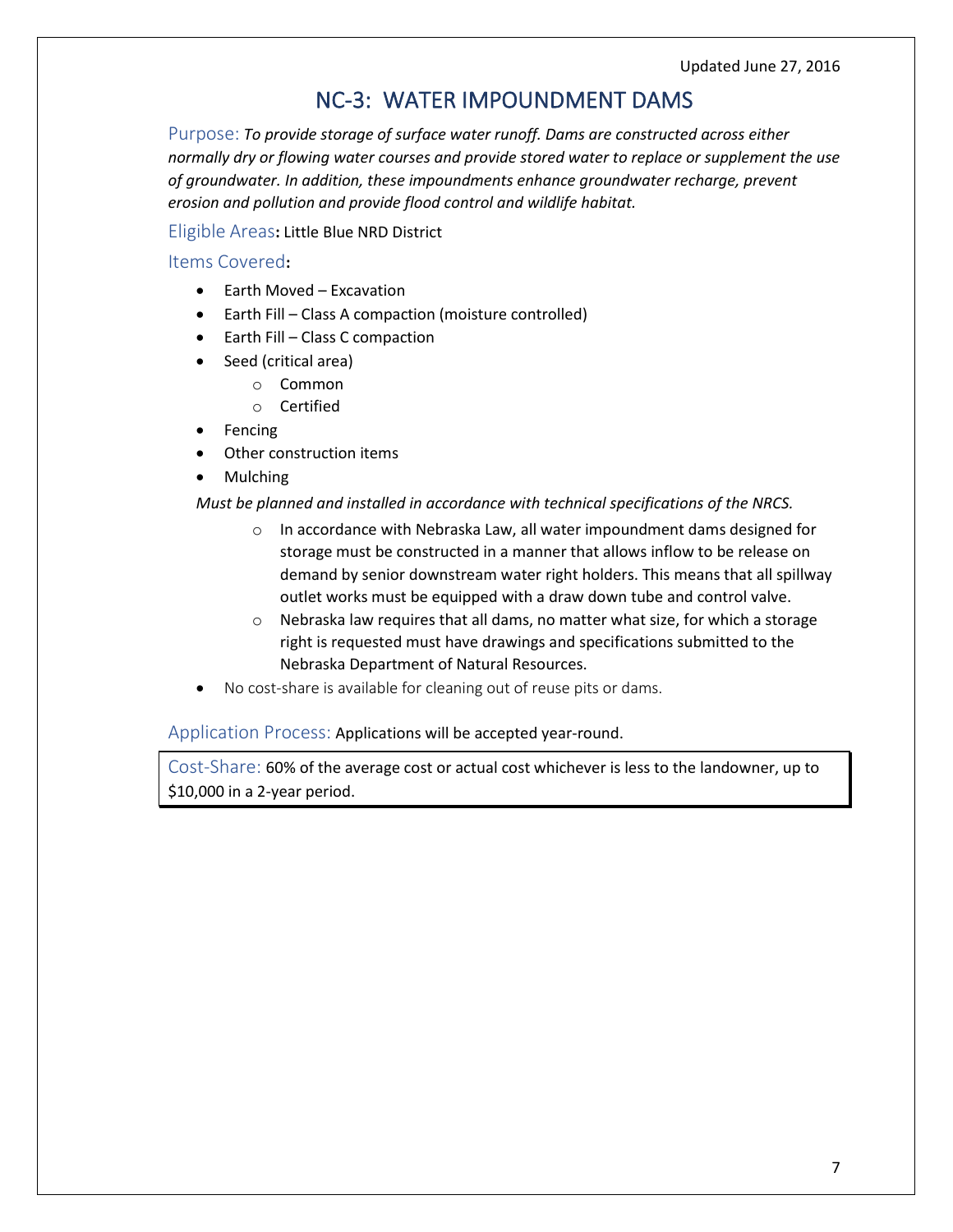# NC-4: GRADE STABILIZATION STRUCTURES

<span id="page-7-0"></span>Purpose: *To stabilize the grade in an existing water course to prevent or heal gully erosion. This is a structural practice which includes erosion control dams, drop structures and other measures designed to control the flow of water and stop erosion.*

Eligible Areas**:** Little Blue NRD District

Items Covered**:**

- Earth Moved Excavation
- Earth Fill Class A compaction
- Earth Fill Class C compaction
- Seed (critical area)
	- o Common
	- o Certified
- Fencing
- Other construction items
- Mulching

*Must be planned and installed in accordance with technical specifications of the NRCS.*

Application Process: Applications will be accepted year-round.

Cost-Share: 60% of the average cost or actual cost whichever is less to the landowner, up to \$10,000 in a 2-year period.

### NC-6: DIVERSIONS

<span id="page-7-1"></span>Purpose: *To divert water from areas where it is in excess to sites where it can be used or disposed of safely.*

Eligible Areas**:** Little Blue NRD District

### Items Covered**:**

- Earth Moved
- Seed (critical area)
	- o Common
	- o Certified
- Seeding
	- o Standard Drill
	- o Grassland Drill
- Other construction items

*Must be planned and installed in accordance with technical specifications of the NRCS.*

Application Process: Applications will be accepted year-round.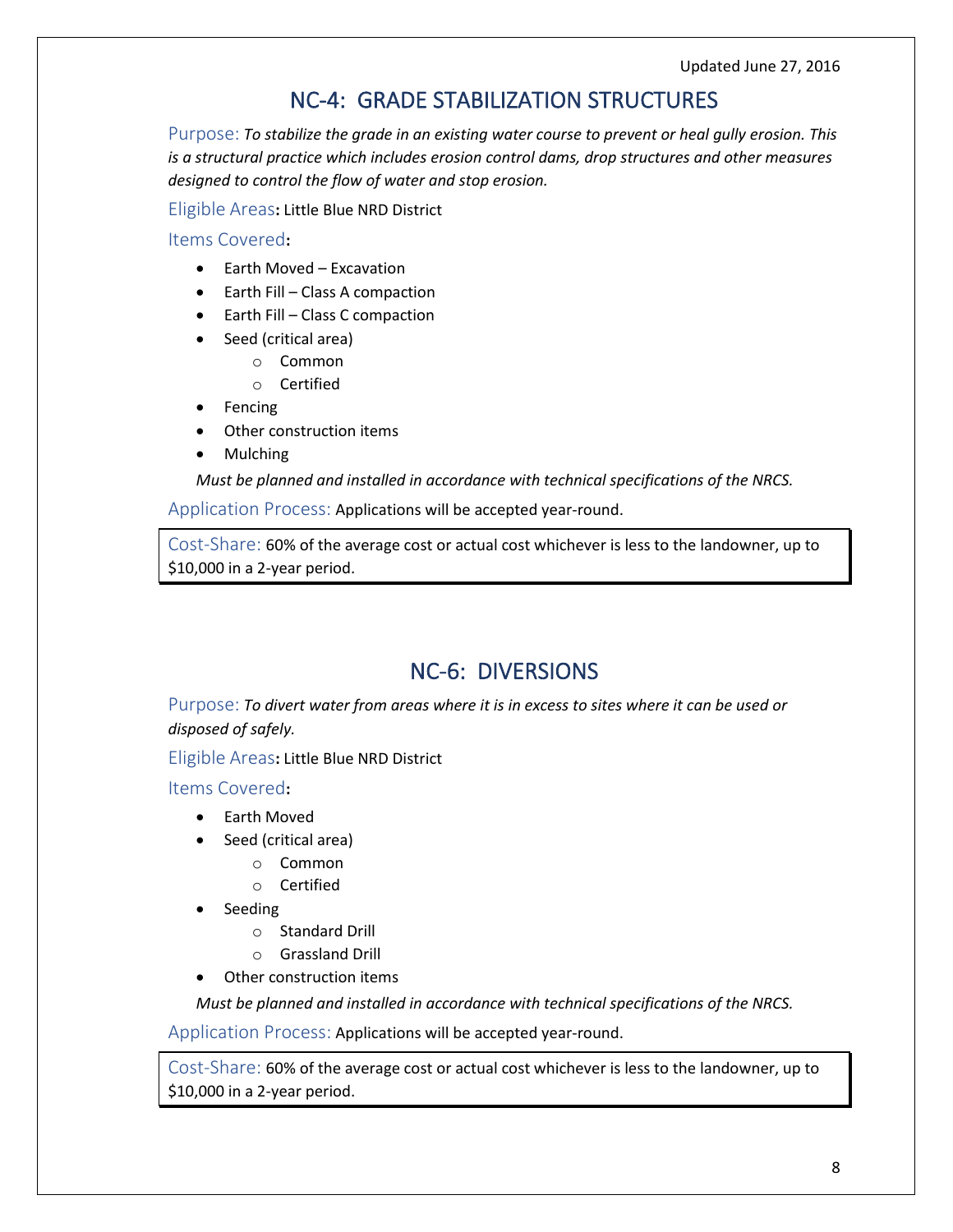Updated June 27, 2016

### NC-7: GRASSED WATERWAYS

<span id="page-8-0"></span>Purpose: *To shape natural or constructed waterways to required dimensions and vegetate for safe disposal of runoff from a field, diversion, terraces or other structures by carrying runoff from the owner's property to a natural water course*

Eligible Areas**:** Little Blue NRD District

### Items Covered**:**

- 10 19.19 cross-section, earth moved, square feet
- 20 29.19 cross-section, earth moved, square feet
- 30 39.19 cross-section, earth moved, square feet
- 40 49.19 cross-section, earth moved, square feet
- 50+ cross-section, earth moved, square feet
- Seed (critical area)
	- o Common
		- o Certified
- Seeding
	- o Standard Drill
	- o Grassland Drill
- Mulching
- Side Dikes

*Must be planned and installed in accordance with technical specifications of the NRCS.*

Application Process: Applications will be accepted year-round.

Cost-Share: 60% of the average cost or actual cost whichever is less to the landowner, up to \$10,000 in a 2-year period.

### NC-8: WATER-AND-SEDIMENT-CONTROL BASINS

<span id="page-8-1"></span>Purpose: *To reduce on-site erosion, reduce sediment, reduce sediment content in water, intercept and conduct surface runoff through subsurface conduits to stable outlets, reduce peak rate or volume of flow at downslope locations, reduce flooding, prevent gully development, reform the land surface, and improve farabililty.*

Eligible Areas**:** Little Blue NRD District

Items Covered**:**

- Excavation
- Earth Fill Class A compaction (moisture controlled)
- Earth Fill Class C compaction
- Seed (critical area)
	- o Common
	- o Certified
- Other construction items
- Mulching

*Must be planned and installed in accordance with technical specifications of the NRCS.*

Application Process: Applications will be accepted year-round.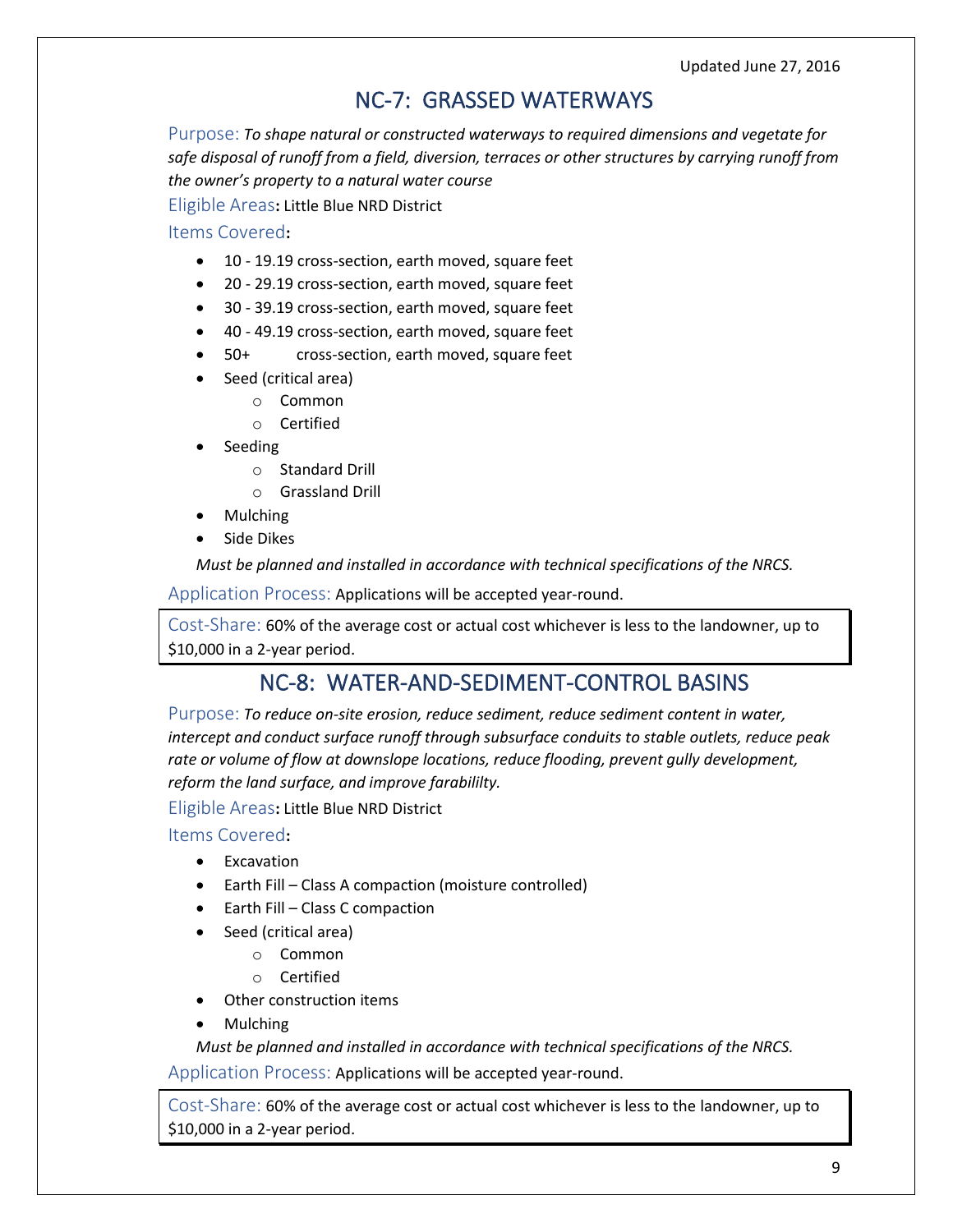# NC-9: DUGOUTS FOR LIVESTOCK WATER (RUNOFF COLLECTION ONLY)

<span id="page-9-0"></span>Purpose: *To create an impoundment for livestock water use by excavating to collect runoff in grassland*

Eligible Areas**:** Little Blue NRD District

Items Covered**:**

- Earth Moved Excavation
- Seed (critical area)
	- o Common
	- o Certified
- Seeding
	- o Standard Drill
	- o Grassland Drill
- Fencing

*Must be planned and installed in accordance with technical specifications of the NRCS.*

Application Process: Applications will be accepted year-round.

• *Use the NSWCP 14 form for this practice.*

Cost-Share: 60% of the average cost or actual cost whichever is less to the landowner, up to \$10,000 in a 2-year period.

# NC-10: PASTURE PLANTING OR RANGE SEEDING

<span id="page-9-1"></span>Purpose: *To establish grass on land being converted from other uses or the renovation of existing pasture or range.*

Eligible Areas**:** Little Blue NRD District

Items Covered**:**

- Seed (critical area)
	- o Common
	- o Certified
- Seeding
	- o Standard Drill
	- o Grassland Drill
	- o Range Interseeder
- Chemicals for seedbed preparation when seeding in existing cover.

*Must be planned and installed in accordance with technical specifications of the NRCS.*

Application Process: Applications will be accepted year-round.

• *Use the NSWCP 14 form for this practice.*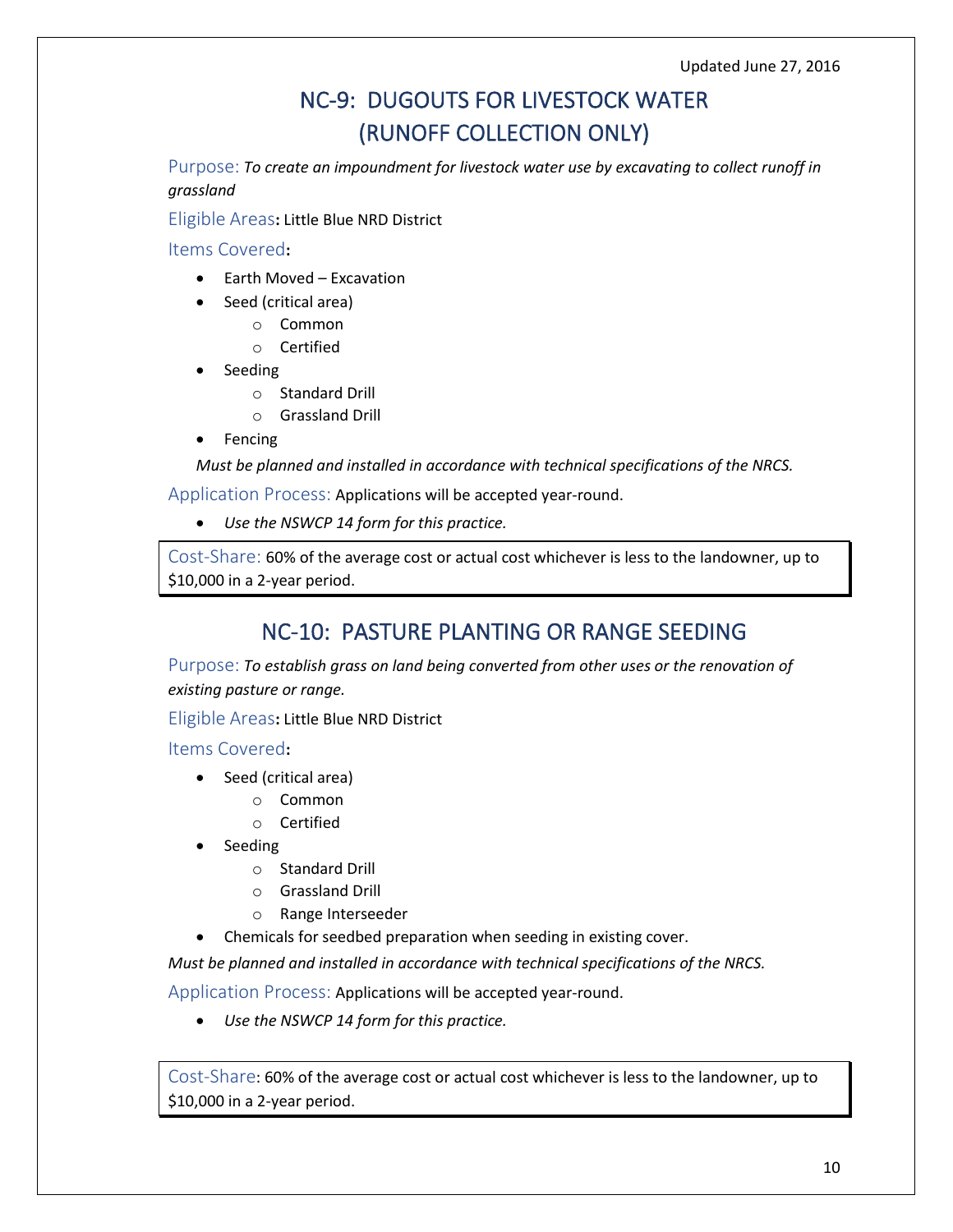Updated June 27, 2016

# NC-11: CRITICAL AREA PLANTING (GRASS)

<span id="page-10-0"></span>Purpose: *To stabilize the soil & reduce damage from sediment and runoff to downstream areas* Eligible Areas**:** Little Blue NRD District

Items Covered**:**

- Seed (critical area)
	- o Common
	- o Certified
- Seeding
	- o Standard Drill
	- o Grassland Drill
	- o Hydro-seeder
- Mulching
- Fencing
- Shaping and Filling

*Must be planned and installed in accordance with technical specifications of the NRCS.*

Application Process: Applications will be accepted year-round.

Cost-Share: 60% of the average cost or actual cost whichever is less to the landowner, up to \$10,000 in a 2-year period.

### NC-12: WINDBREAKS

<span id="page-10-1"></span>Purpose: *To establish a stand of trees to conserve soil and moisture and to prevent erosion, new or replacement*

Eligible Areas**:** Little Blue NRD District

### Items Covered**:**

- A. Trees, including planting and chemical weed control the first year.
- B. Trees, including planting
- C. Chemical Weed Control, first year
- D. Trees, including replanting
- E. Drip Irrigation System, all appurtenances beginning with in-line screen and pressure regulator
- F. Fencing, where necessary to provide protection from livestock
- G. Rodent Control
	- a. Pocket Gophers
		- i. Hand Probe, Hand Poisoning, Burrow Builder
- H. Fabric Weed Barrier
	- o Not to be used in conjunction with C or E above
- Cost-share will be available for weed barrier or drip irrigation, only when 100 trees or 50 trees per renovation, where planted by the NRD.
- Producers must plant 100 (minimum) trees to receive cost-share monies.
- *Must be planned and installed in accordance with technical specifications of the NRCS.*

Application Process: Applications will be accepted year-round.

Payments for the trees, must be paid up front and 75% of the weed barrier.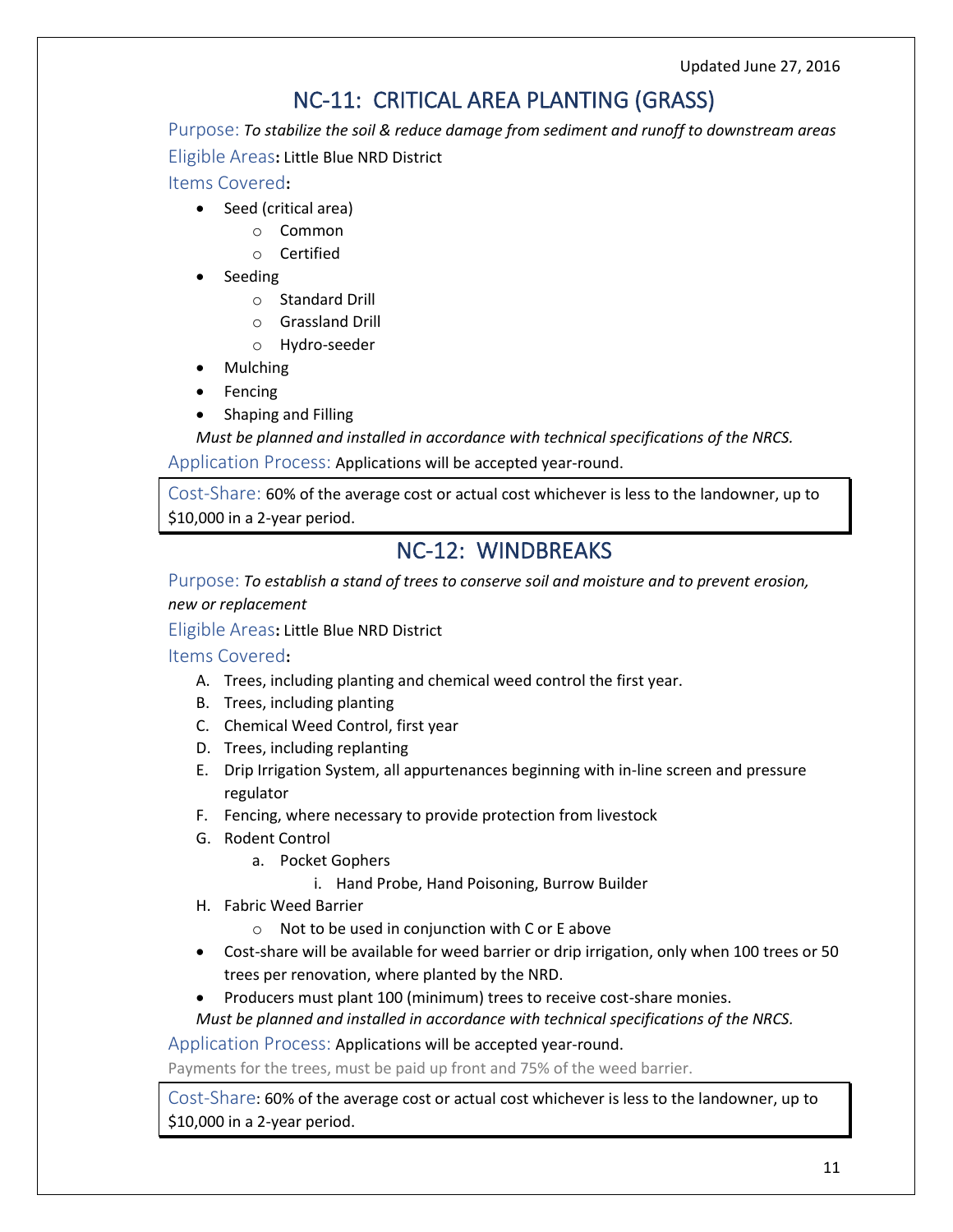# NC-14: PLANNED GRAZING SYSTEMS

<span id="page-11-0"></span>Purpose: *To reduce erosion and improve water quality by maintaining or improving plant cover for increase forage production, enhanced wildlife habitat, grazing uniformity and water use efficiency*

Eligible Areas**:** Little Blue NRD District

Items Covered**:**

- o Cross Fencing
	- Standard
	- Suspension
	- **Electric**
	- Perimeter Fencing (Restricted to: (a) lands remaining in grass for pasture within two years of completing enrollment in a Federal Conservation Program; or (b) cropland converted to grassland for pasture.)
- **Water Supply** 
	- **Well** 
		- Drilling and Casing Installation
		- Cost of Casing
		- Cost of Gravel Packing
	- Pipeline Installed
	- Tank Installed
	- Spring Development
	- Livestock Water Dugouts, high water table
		- Earth Moved, excavation
		- Seed (critical area)
			- o Common, Certified
	- **Pumping Plants** 
		- Electrical, Solar, Windmill
	- **Rodent Control** 
		- Pocket Gophers
			- o Hand Probe, Hand Poisoning, Burrow Builder
			- Prairie Dogs
				- o Zink Phosphide/Aluminum Phosphide

*Must be planned and installed in accordance with technical specifications of the NRCS.*

Application Process: Applications will be accepted year-round.

- *Use the NSWCP 14 form for this practice.*
- Under planned grazing system, allows cost-share for perimeter fencing of land currently enrolled in CRP that has contracts expiring.
- On Planned Grazing Systems, the District will not pay for simply constructing a livestock well. The application must include a written rotational grazing and/or cross fencing plan.
	- o Follow the NRCS definition for rotational grazing. Little Blue NRD will pay for the well if they follow the rotation grazing rules.
		- Follow the EQIP rules on the well
- They can put a new pump in an old well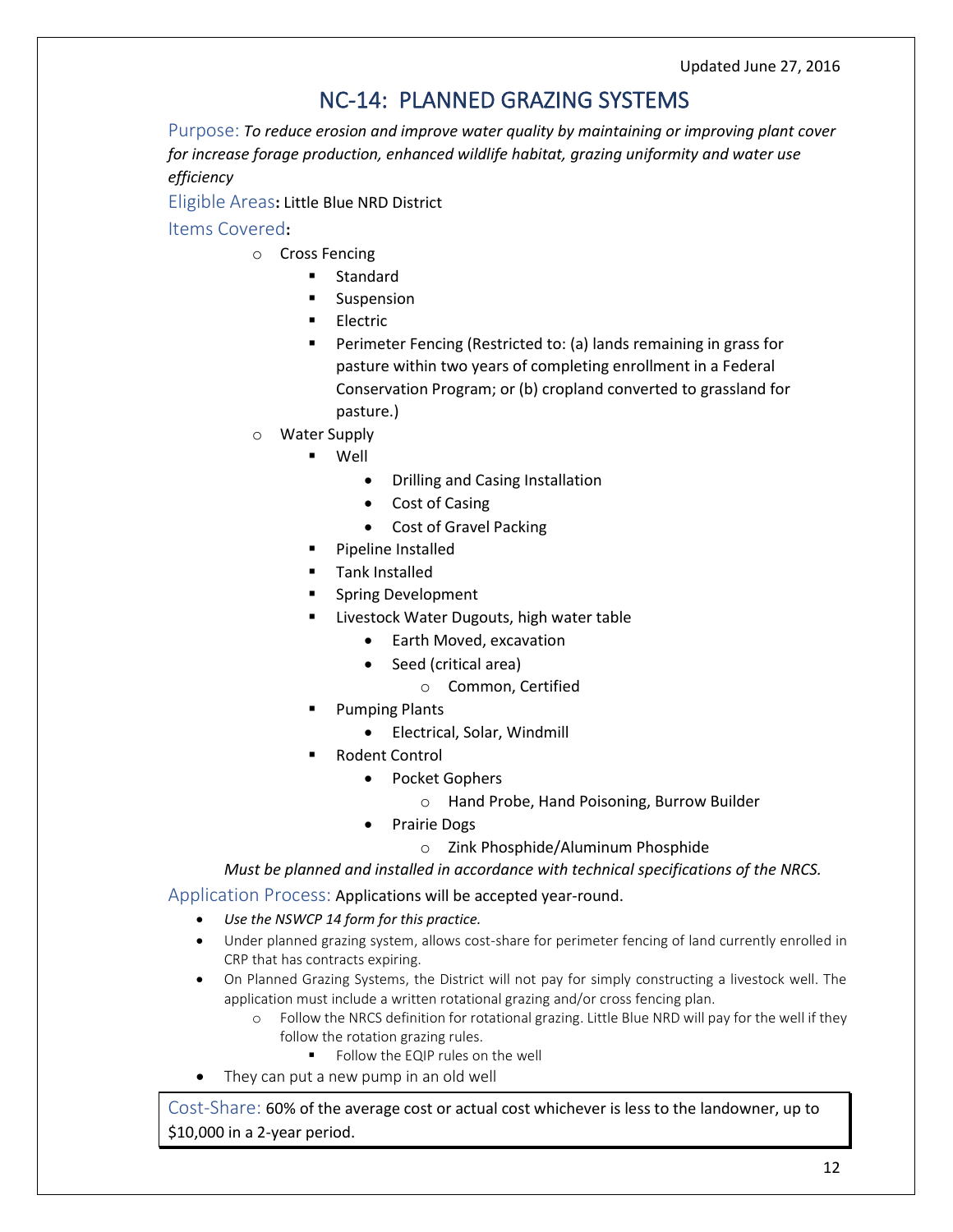### NC-16: WINDBREAK RENOVATION

<span id="page-12-0"></span>Purpose: *To provide for the restoration of farmstead or field windbreaks that have been rendered substantially ineffective due to the death of trees or other windbreak plantings as a result of weather, disease, or other natural causes.*

#### Eligible Areas**:** Little Blue NRD District

Procedures**:** The windbreak renovation plan is to be based on a plan reviewed and approved by a forester of the Nebraska Forest Service. The forester is to certify that the windbreak has lost its effectiveness, should be renovated and that they approve the plan of renovation. Costs are to be based on average unit costs, where they exist.

#### Additional Limitations**:**

- *Each NRD is limited to approving no more than ten such practices in any given fiscal year* (July 1 to June 30) and payments for no more than ten such practices in a given NRD will be authorized from the Soil & water Conservation Fund in any fiscal year.
- In no instance will payment from the Soil & Water Conservation Fund be based on a cost greater than the state-wide average unit cost adopted by the USDA-FSA this practice.
- This practice does not include replanting the windbreak. Those costs could be eligible for cost-share under Practice NC-12. Otherwise, windbreak replanting costs be paid from other sources.
- No approval for a windbreak practice will be made by an NRD unless, and until, the landowner also agrees to replant the windbreak and no payment for a windbreak renovation practice will be made from the Soil & Water Conservation Fund until the windbreak has been replanted.

#### *Must be planned and installed in accordance with technical specifications of the NRCS.*

• Windbreak Renovation (only): if landowner is doing a Renovation, the LBNRD will cost-share on less than 100 trees, but no less than 50.

### Application Process: Applications will be accepted year-round.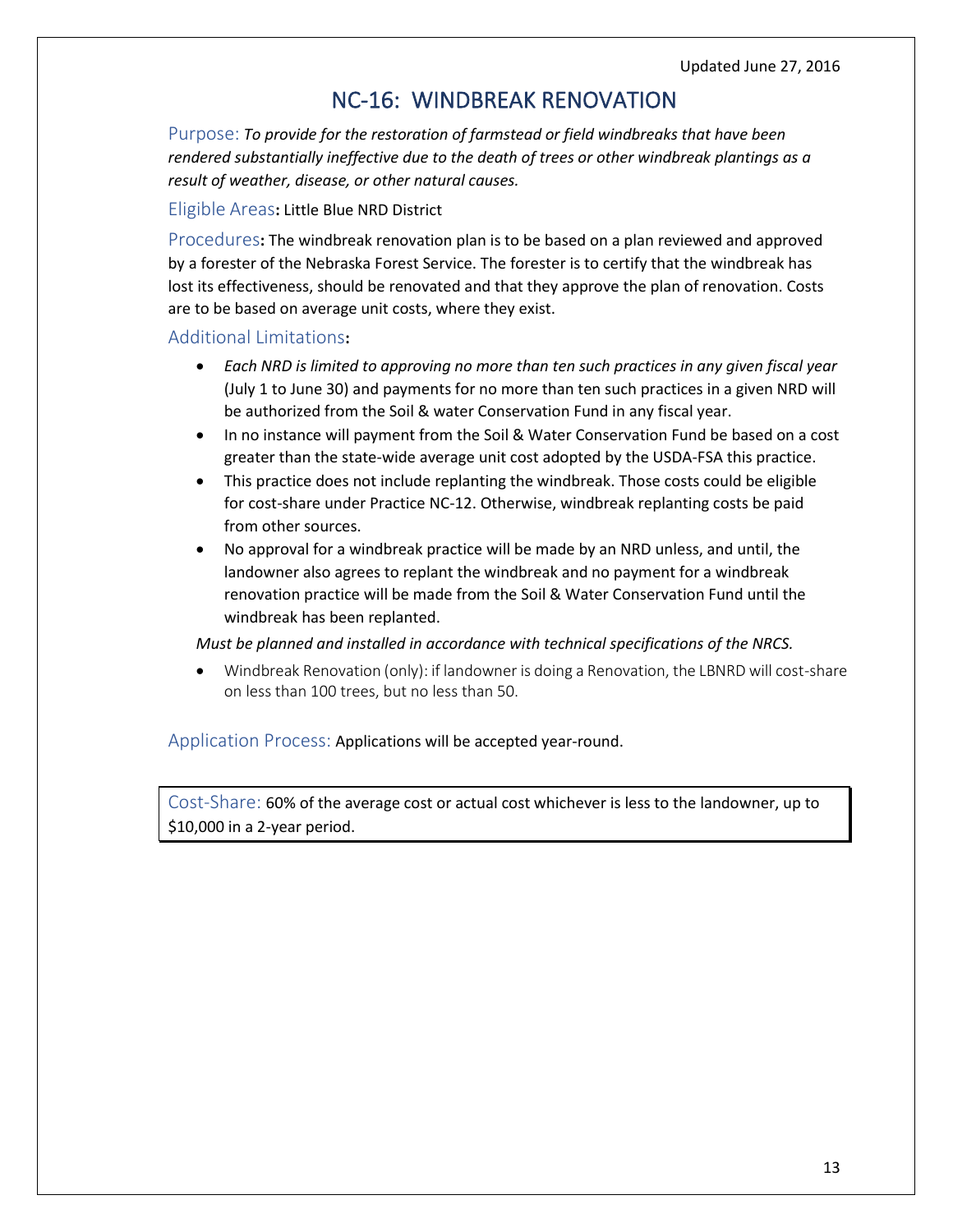Updated June 27, 2016

### NC-19: REPAIR OF PRACTICES

<span id="page-13-0"></span>Purpose: *Cost-Share under the Nebraska Soil and Water Conservation Program is authorized for the repair of the following practices or practice elements when the damage to the practice is due to natural causes rather than improper or inadequate maintenance; terraces, dams, diversions, grade stabilization structures, and livestock water supply pipelines. Any repair work must return the practice to a condition that meets technical specifications of the Natural Resources Conservation Service.*

Eligible Areas**:** Little Blue NRD District

Items Covered**:**

• Listed under the eligible practice being repaired

*Must be planned and installed in accordance with technical specifications of the NRCS.*

Application Process: Applications will be accepted year-round.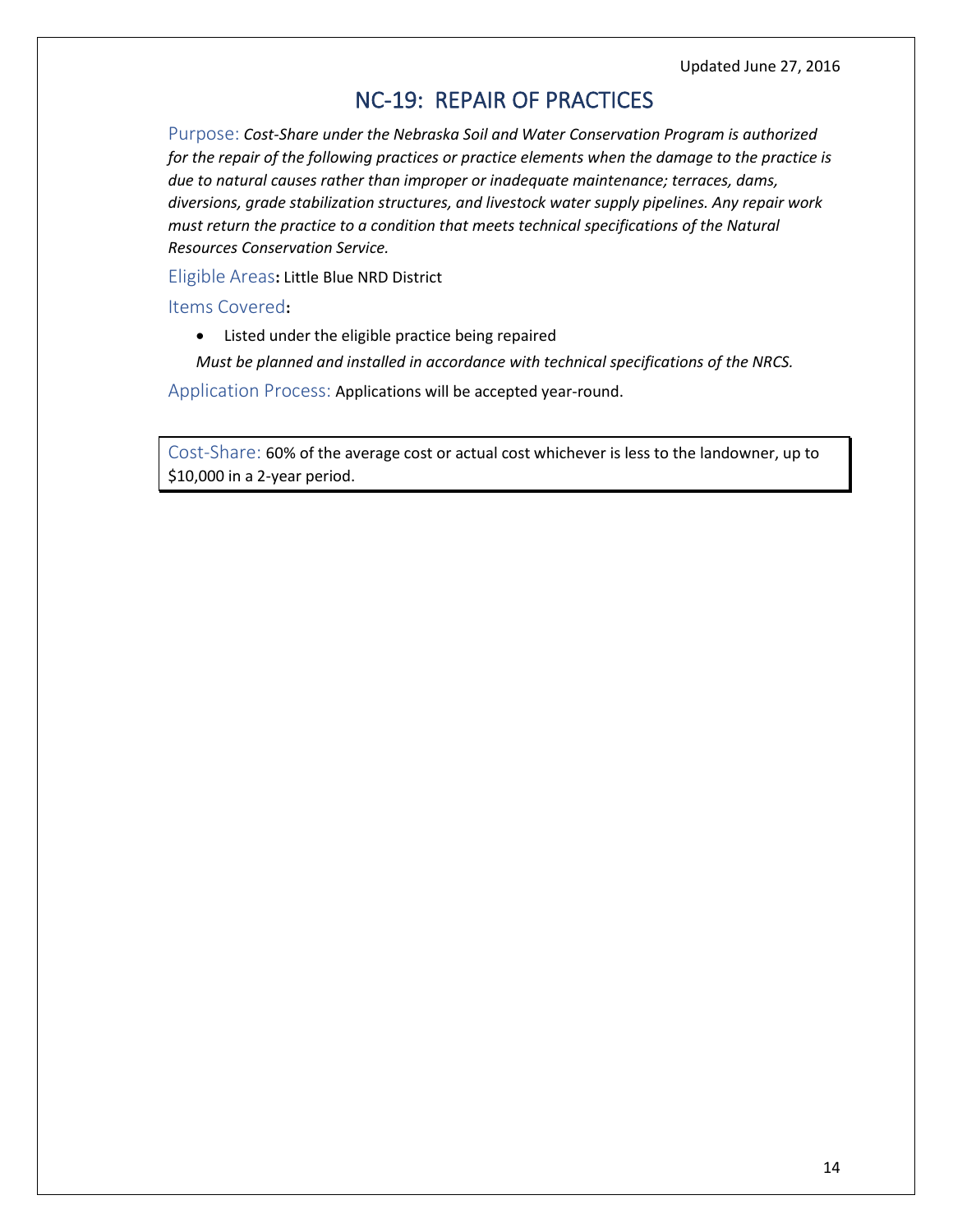# <span id="page-14-0"></span>LITTLE BLUE SOIL & WATER CONSERVATION PRACTICES (Exclusive to LBSWCP)

### <span id="page-14-1"></span>LB-21A: BURIED PIPE FROM WELL TO PIVOT POINT

Purpose: *To promote groundwater conservation, improve water application uniformity and save energy*

### Eligible Areas**:** Little Blue NRD District

### Items Covered:

- Maximum of 1400 feet of buried pipeline.
- Cost-share is not allowed for cost of electrical installation and equipment.
- Land eligible for this practice must have been irrigated four of the last five years.
- Applications for LB 21A Buried Pipe (well to pivot point) and the New Well Incentive LB 21B are prohibited on land of which 10% or more of the field to be irrigated by the center pivot is Highly Erodible Ground, was sod busted in the last 5 years or is being converted from pasture or grassland to cropland.
- When funds have been allocated for a fiscal year, no other contracts can be approved until possible slippage is available. Funding for this practice will be under the Little Blue Soil and Water Conservation Program, only.
- No less than 10 acres may be developed under this cost-share practice.
- No more than 10% of land under pivot system is to be newly irrigated land.
- This covers the labor and trenching costs which are built into the cost of the pipe.

Required component: *LBNRD approved irrigation flow meter with annual reporting to the District, with meter maintenance at cost of parts available to landowner from the LBNRD.* 

*Must be planned and installed in accordance with technical specifications of the NRCS. Surface water cannot be the source of water for the irrigation.*

# LB-21B: NEW WELL INCENTIVE

*As an alternative to "A", the producer may opt to apply the cost-share which would have been received under the practice, toward construction of a new well at the pivot point.*

- The new well must be within 1,400 feet of the old well
- Cost-share = (Distance from the old well to the new pivot point (most direct line))  $\times$  (district's average cost per foot for buried 8" pipeline)  $\times$  (50%)

Application Process: Applications will be accepted year-round. (policy updated 3-10-2020)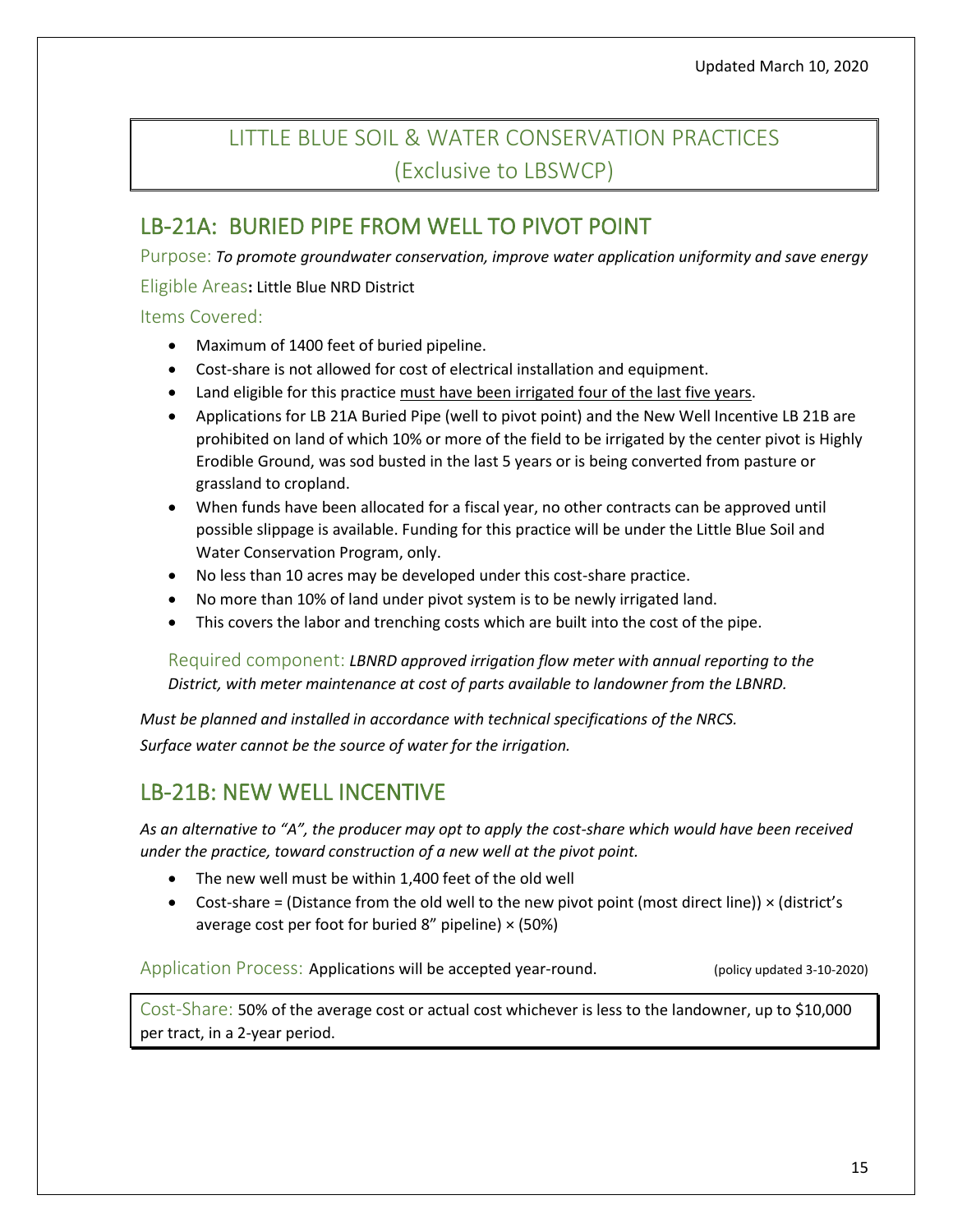### WATER QUALITY PROGRAMS

### WQ-23: LOW ANGLE SPRINKLERS OR DROP NOZZLES

#### <span id="page-15-1"></span><span id="page-15-0"></span>Requirements:

- The landowner must review the CP Nozzle Efficiency Program with NRCS and have the landowner submit; Sprinkler Nozzle Specification Sheet to the NRCS.
- Regulators for the system must be included in the package in order to get cost-share.
- There must be improvement in irrigation efficiency.

#### Items Covered:

• New sprinklers and pressure regulators

Application Process: Applications will be accepted year-round.

<span id="page-15-2"></span>Cost-Share: 50% of cost up to \$1,000. 1 contract per landowner, yearly.

### WQ-25: CHEMICAL AND FERTILIZER-APPLICATOR CONTROL SYSTEM

#### Items Covered:

• Tractor or fertilizer rig to apply variable rate fertilizer

#### Item Costs:

- \$1,100 for Meter
- \$175 for Manifold

#### Requirements:

- Bill must be broken down between meter and manifold
- (Fertilizer reporting NOT required)

Cost-Share: 50% of cost up to \$2,000. 1 contract per landowner, yearly.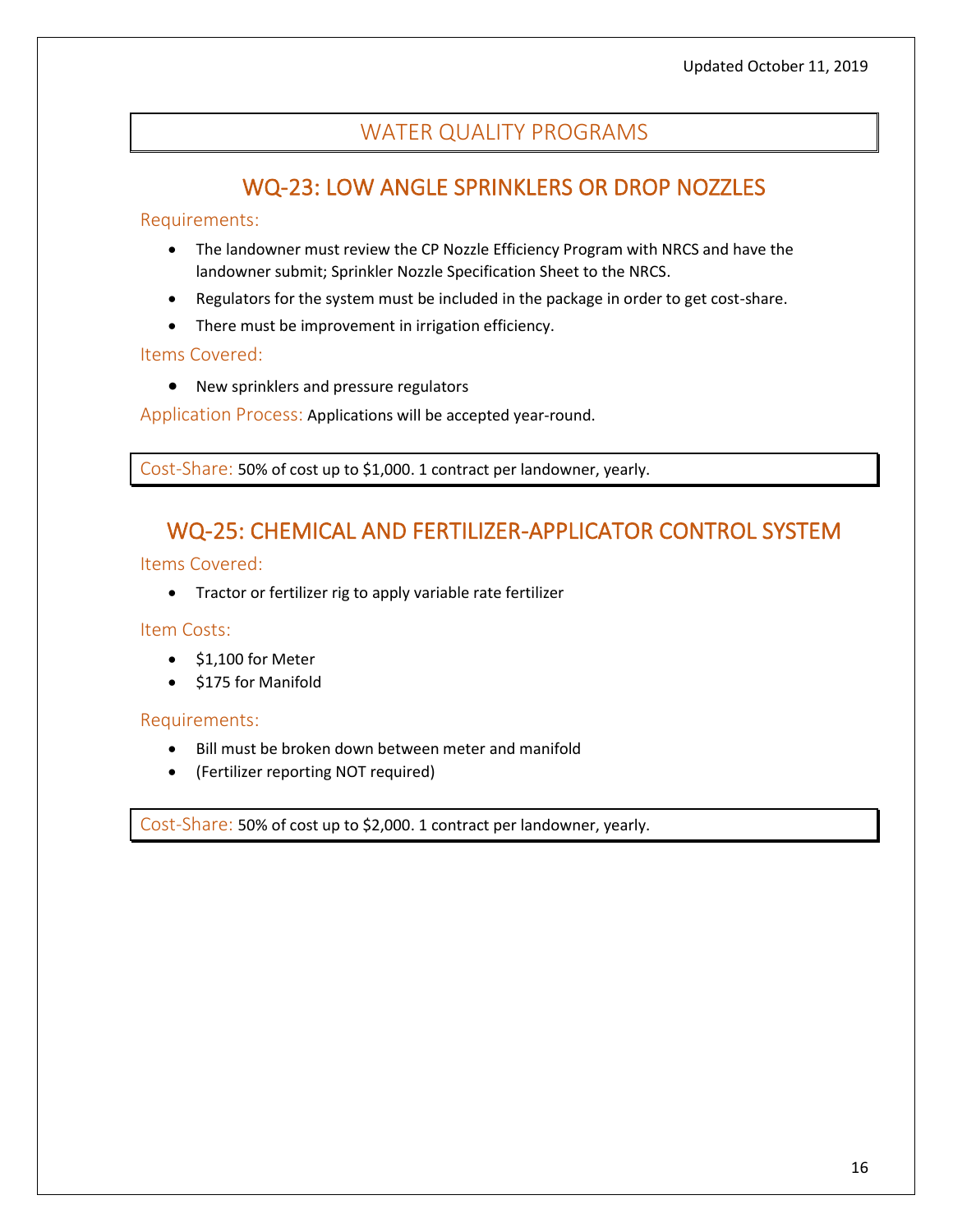### WQ-28: NITROGEN INHIBITOR EQUIPMENT

<span id="page-16-0"></span>Process: *This program is intended to introduce landowners to, and provide a one-time cost assistance for, equipment needed for the application of nitrogen inhibitors when applying nitrogen fertilizers. The goal of the program is to reduce the potential for nitrogen leaching from pre-plant applications of nitrogen fertilizer, thereby protecting groundwater supplies from contamination.*

Eligible Areas: Landowners, farm units and corporations which own and farm agricultural lands within the Little Blue NRD are eligible for a one-time purchase of nitrogen inhibitor equipment through this program.

#### Items Covered:

• Nitrogen inhibitor application equipment (tractor or fertilizer rig) used when applying anhydrous ammonia, liquid and dry nitrogen fertilizers.

#### Requirement:

- The recipient of the cost assistance will be required to provide a copy of bills for the equipment purchased before payment will be made.
- A farm site or equipment inspection may be made by NRD staff to assure the equipment is in place and being used.

Application Process: Applications will be accepted year-round.

• Application must be approved by the district prior to the purchase of the equipment.

Cost-Share: 50% of total cost up to \$2,000, one time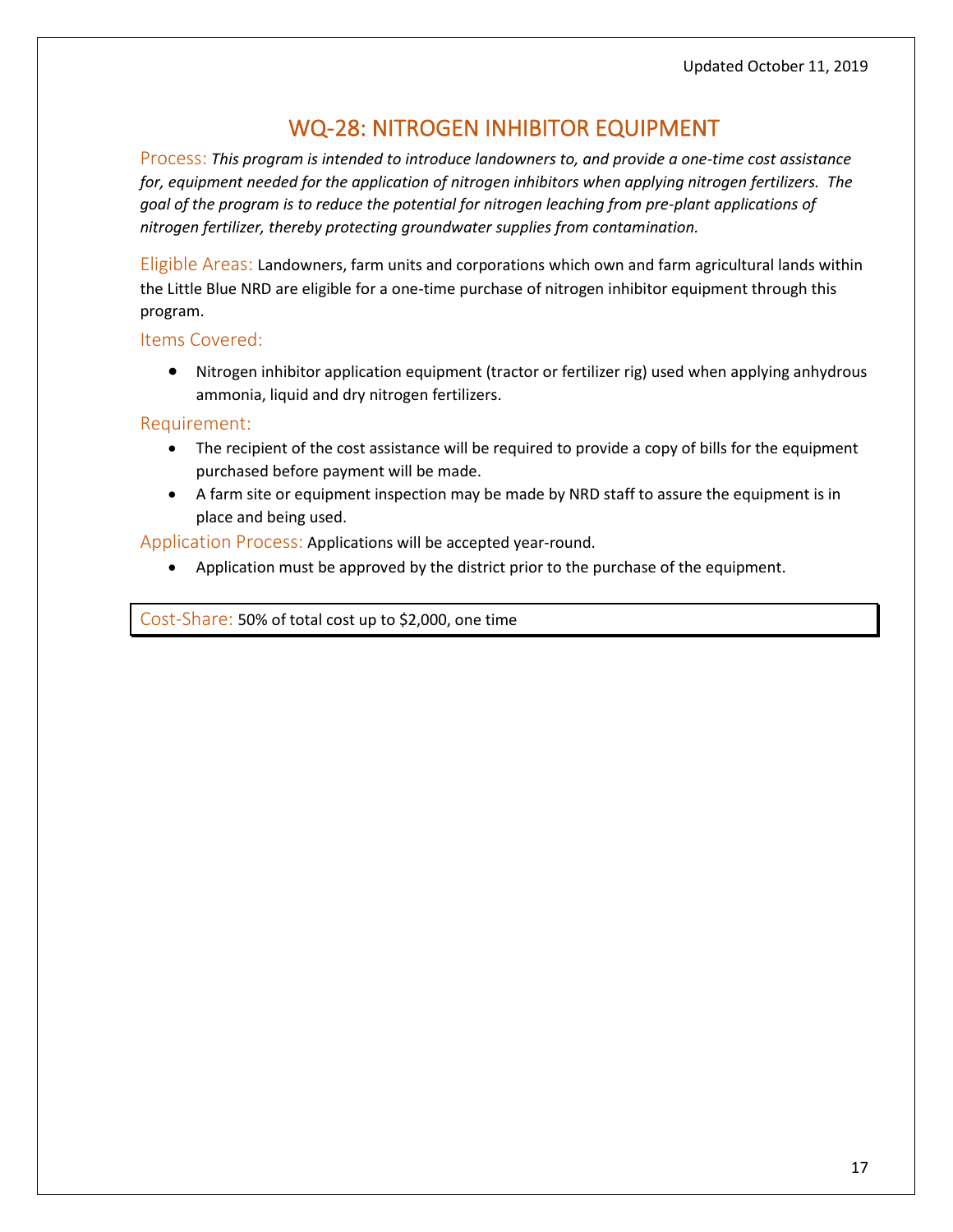# WQ-30: VARIABLE RATE IRRIGATION (equipment only)

<span id="page-17-0"></span>Process: *This program is intended to provide landowner assistance for installation of variable rate irrigation control equipment which improves precision application of irrigation water from the center pivot system. The equipment is calibrated according to the soils types, topography, yield data and other defined field conditions and applies water according to the specific needs of each identified cell or quadrant of the pivot system. The system provides for the most precise and efficient application of irrigation water therefore reducing irrigation water and energy inputs while reducing the potential for nitrogen leaching.*

### Eligible Areas: All irrigated lands within the Little Blue NRD

#### Items Covered:

• The programmable equipment for the center pivot necessary to control the pivots speed and/or specific pre-set zone irrigation applications for more precise irrigation water placement.

#### Requirement:

- The variable rate irrigation system must be designed by a qualified pivot manufacturer or certified dealer for the individual operator's tract.
- The center pivot must irrigate a minimum of 65 acres.
- Applicants will be ranked according to the risk to groundwater and Municipal drinking water supplies. Application will be ranked according to the following priority areas: (1) Wellhead Protection Management Areas, (2) Water Quality Sub-Areas, (3) Rest of the District.
- Must be certified by an NRD official.

Application Process: Applications will be accepted year-round.

Cost-Share: 50% of total cost up to \$3,500 per pivot system equipped with variable rate irrigation speed/zone control systems. This is a one-time only incentive for owners, operators or farm units.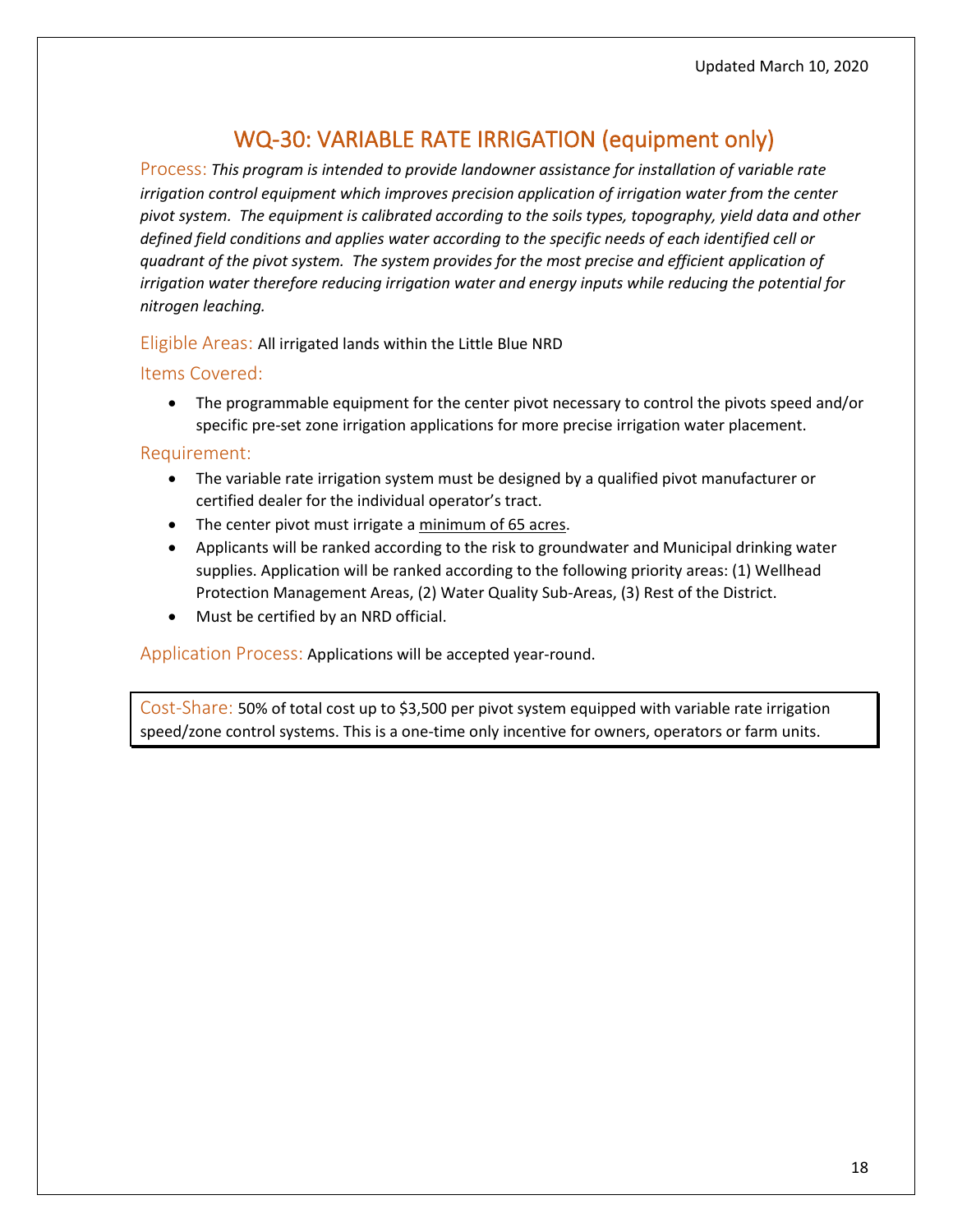### VARIABLE RATE IRRIGATION INCENTIVE DESCRIPTION

<span id="page-18-0"></span>Variable rate irrigation systems offer precision irrigation applications for the varying characteristics and conditions of the field. Variable rate irrigation considers soil types, varying topography, other site conditions, as well as yield data and user-defined data to provide opportunities for precise management of the field's irrigation needs.

Variable rate irrigation cost-share incentives are provided for two different systems.



### I. **Pivot Speed Control Systems** guide the pivot system controls to speed up or slow down, depending on specific field conditions, to achieve the desired application rate for each pie shaped section of the pivot's circle.

II. **Pivot Zone Control Systems** direct the pivot system using pulse control valves and on/off switches to achieve precise water applications over each individual cell within each pie shaped section of the pivot's circle. This system offers the most precise water applications available to match the field and crop needs.

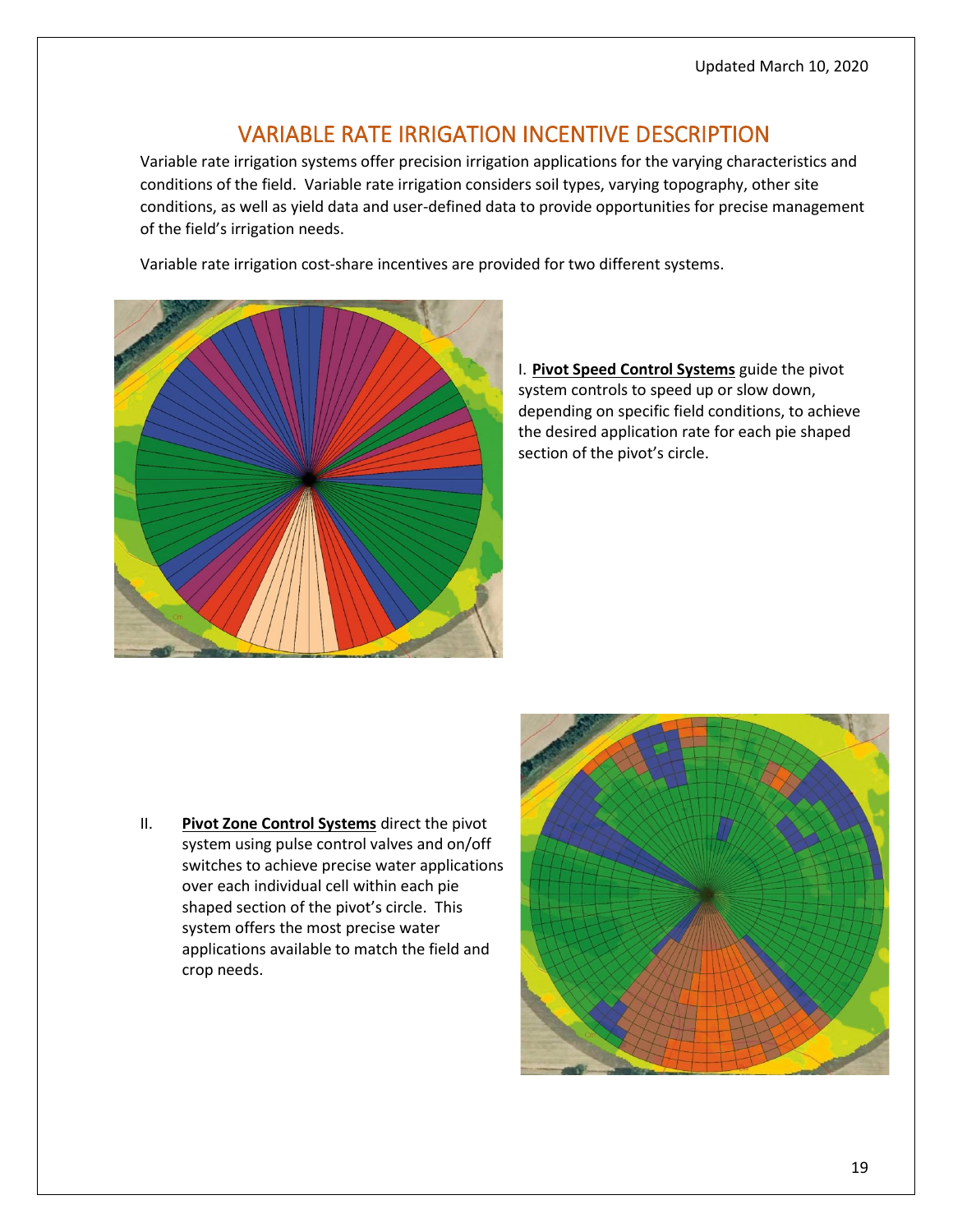# WQ-31: COMPLETE SOIL-HEALTH TEST

<span id="page-19-0"></span>Requirements: Only one application per producer involved in farm unit/operations. *Guidelines for sample collection, analysis and recommendations are under the guidance of LBNRD.* 

#### Acceptable Tests:

- Complete Soil-Health Test
- Haney Test

Required Documentation: The soil samples

<span id="page-19-1"></span>Cost-Share: Up to \$60 per composite sample, up to \$240 per producer, per fiscal year

# WQ-32: WELL DECOMMISSIONING

Process: *This program provides cost-share for proper decommissioning of water wells according to Title*  178, Chapter 12 of the Department of Health regulations governing water well decommissioning *standards. All plugging activities must be conducted by a LICENSED WELL DRILLER or PUMP INSTALLER.*

### Application:

- Applications will be accepted on a first-come first-served basis.
- Applications must be made on forms provided by the District and all necessary well information must be supplied.
- Decommissioning of the well may not begin until the cost-share application has been approved by the District.
- The District will allow *six (6) months from the time funds are approved to complete decommissioning,* unless an extension is granted by the NRD.

Cost-share: 75% of actual cost, up to the maximum of \$500 for all water wells other than hand dug water wells, which shall be eligible for up to a maximum of \$750.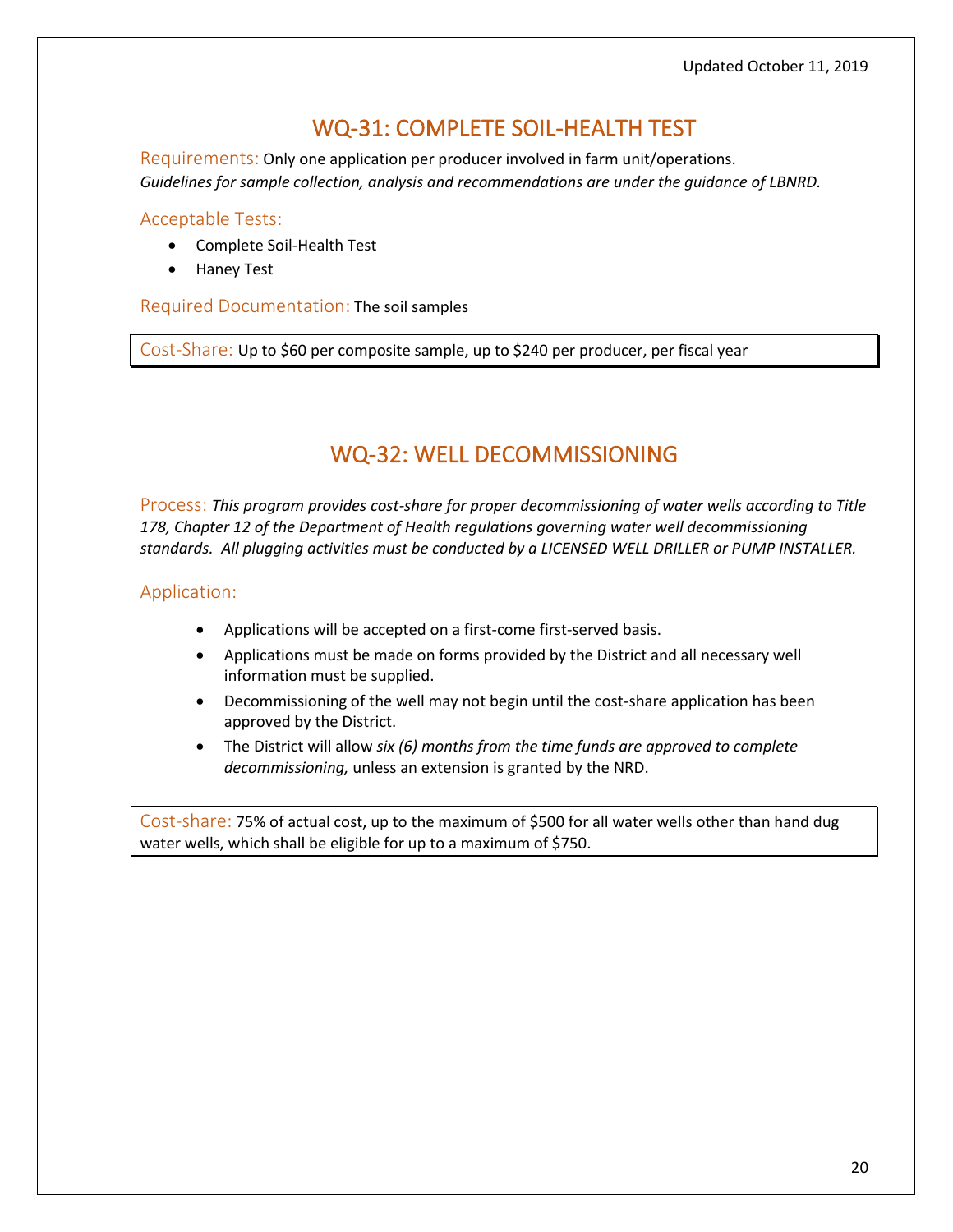### <span id="page-20-0"></span>WQ-33: CHEMIGATION EQUIPMENT PROGRAM INCENTIVE ASSISTANCE

Process: *This program is intended to introduce landowners to, and provide a one-time cost assistance for, equipment needed for chemigation (split applications) of fertilizer through irrigation systems. This program is designed to spoon-feed fertilizer to the crop at the optimum time, reduce fertilizer losses and reduce the risk of nitrogen leaching to the groundwater.*

Eligible Areas: Landowners, farm units and corporations which own and farm agricultural lands within the Little Blue NRD are eligible for a one-time purchase of chemigation equipment through this program.

### Eligible Components:

- All chemigation equipment needed on irrigation system for applying liquid nitrogen fertilizers o Including:
	- the mainline check valve
	- fertilizer injection pump and/or chemical injection valve.

### Requirements:

- **1.** Applicant has not done chemigation/fertigation in the last 5 years.
- **2.** Applications must be made on forms provided by the District.
- **3.** The application must be approved by the District prior to the purchase of the equipment.
- **4.** Applicants will be required to obtain a chemigation permit from the Little Blue NRD and have the unit inspected by the NRD.
- **5.** Applicants will be required to apply a percentage of nitrogen fertilizer through irrigation system equipped with the chemigation unit.
- **6.** This practice is an incentive program, limited to 1 contract per producer, farm unit and or/corporation

Cost-Share: 50% of the total cost, not to exceed \$1,500 of the equipment costs. One time use program.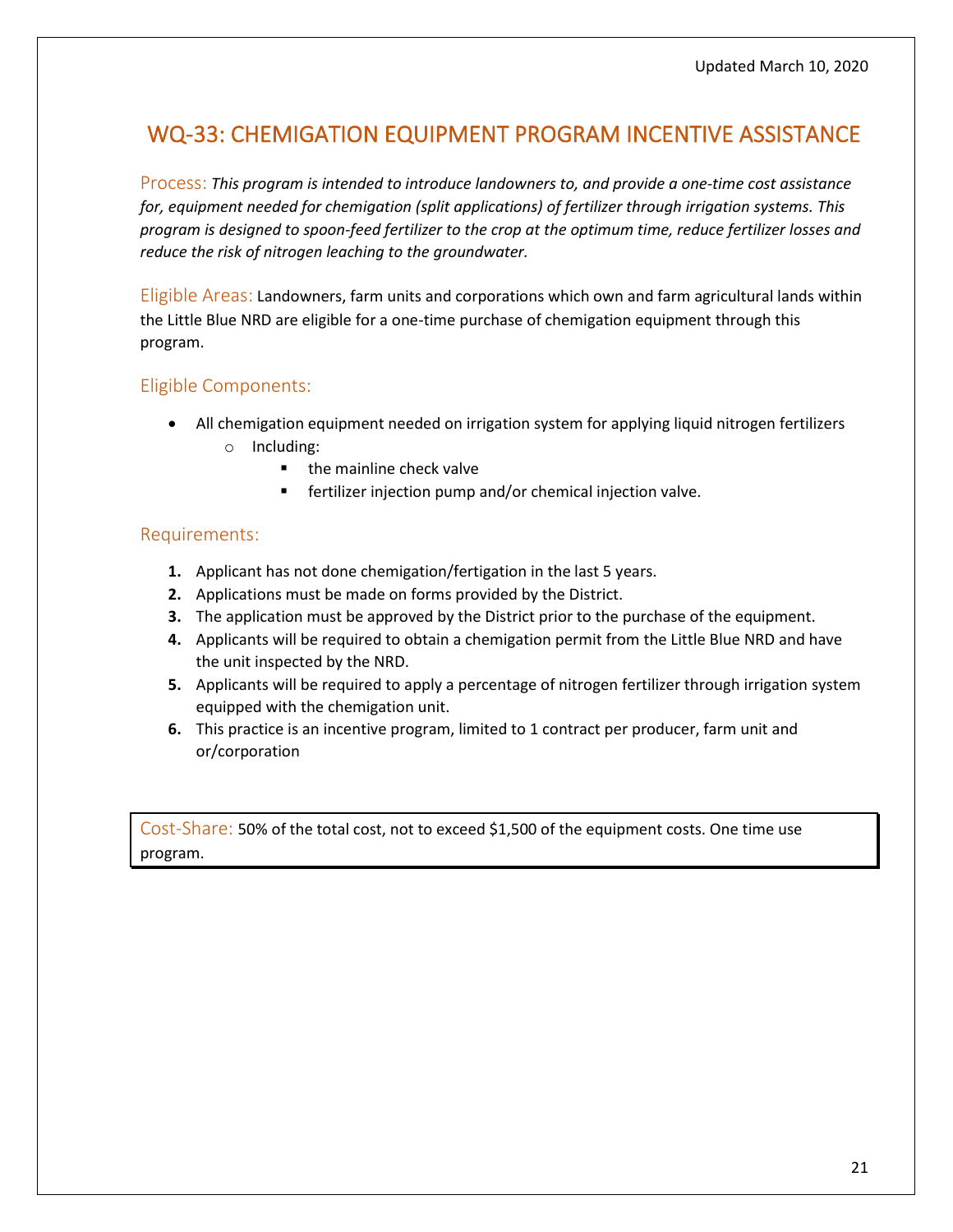### WATER QUANTITY PROGRAMS

### <span id="page-21-1"></span><span id="page-21-0"></span>IWM-1: IRRIGATION MANAGEMENT INCENTIVE PROGRAM - I

Process: *This program is intended to introduce landowner to, and provide cost assistance for, the purchase of soil moisture sensing equipment to assist in irrigation scheduling and water management. This program is designed for the protection of the groundwater by reducing overwatering and decreasing the potential for nitrogen leaching.* 

Eligible Areas: Eligible areas for the program includes the entire Little Blue NRD

### Equipment includes:

- Watermark soil moisture sensors
- Hand-held meters
- Data-loggers and ET gages

*The equipment will be assembled and tested at the Little Blue NRD office in Davenport.*

Requirements: Applications will be taken on first-come basis and equipment dispensed as cost-share money allows. Priority will be given to first-year cooperators.

Application Process: *The Sale of the watermark sensor equipment is made available to the farmer through the NRD at ½ price.* 

First-year cooperators will be eligible to have the equipment installed by NRD staff or representatives to assure proper installation and training is provided.

Cost-Share: Equipment will be made available at a 50% discount of total costs up to \$600 for any operator within the Little Blue NRD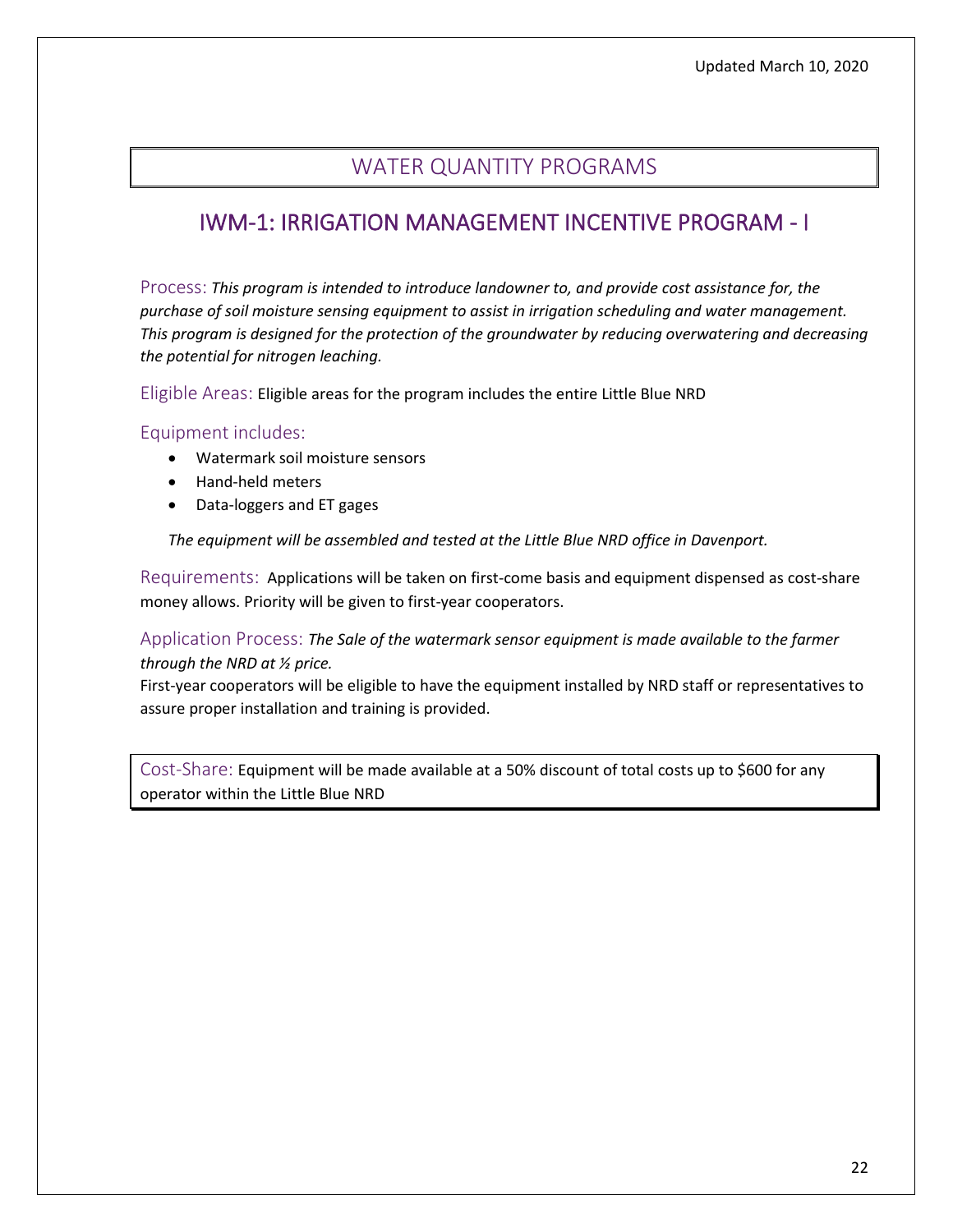# <span id="page-22-0"></span>IWM-2: IRRIGATION MANAGEMENT INCENTIVE PROGRAM - II

Process: *This program is intended to introduce landowners to, and provide cost assistance for, the purchase or rental of capacitance soil moisture probes and the remote connection to assist in irrigation management. This program is designed for the protection of the groundwater by reducing overwatering and decreasing the potential for nitrogen leaching.*

Eligible Areas: Operators in the Little Blue NRD District are eligible for a one-time purchase or rental of capacitance soil moisture probes through this program.

### Equipment includes:

- The capacitance soil moisture probes with remote readers (telemetry included).
- *Equipment will be obtained by producers with NRD staff reviewing for approval.*
	- o *There is an approved list of vendors for the capacitance soil moisture probes*
- There is no limit on how many sensors can be bought, but only one-application per operator and still capped at \$1,000

Application Process: Applications must be made on forms provided by the District and will be accepted yeararound. (Updated 3-10-2020)

<span id="page-22-1"></span>Cost-Share: 50% up to \$1,000 of the equipment costs. One-time use.

# IWM-3: IRRIGATION FLOW METER TO REMOTE READ

Process: *This policy is for adapting an existing flow meter installation to provide totalizer and/or flow data to a remote location.*

### Eligible Components:

- the labor and equipment to connect pulse ready meters
- conversion of mechanical meters to pulse generation, cables, connections, communication software, and data plans.
- *The meter must be on the District's list of approved meters, all were verified to have remote reading capability when they were reviewed.*

Application: One application per landowner per year

Cost-Share: 50% of the total cost up to \$1,000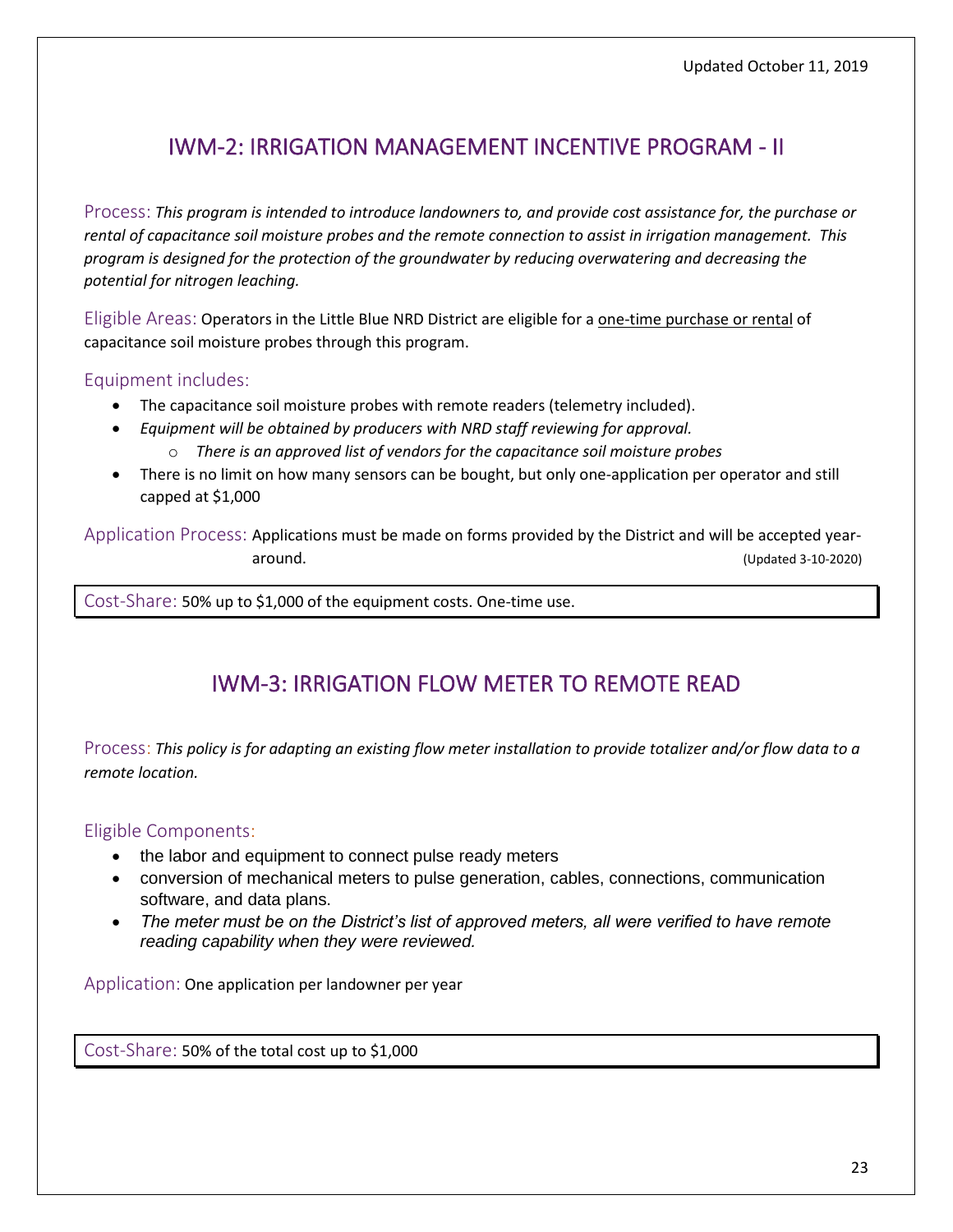# <span id="page-23-0"></span>LITTLE BLUE NATURAL RESOURCES DISTRICT NEW OR RECONSTRUCTED DAMS ON PRIVATE PROPERTY PROGRAM

(Amended: November 12, 2019)

Objective: *The purpose of this program is to participate in planning, design and financial assistance in the construction of dams located on private property. Dams constructed under this program may involve one or more landowners. Public benefits to be achieved include: flood control, sediment and erosion control, and water conservation. Other benefits include groundwater recharge, beneficial use of impounded water, and fish and wildlife enhancement.*

### Eligibility, Design and Engineering:

- Any landowner in the Little Blue NRD is eligible to request funding assistance through this program. The minimum drainage area for a dam under this program is 80 acres.
- A minimum of 75% of the drainage area shall have adequate land treatment or protection as certified by the Natural Resources Conservation Service (NRCS).
- All projects for which NRD cost-share is requested must be designed by the NRCS (if eligible under their non-private competition policy) or a qualified and certified private engineer.

### Eligible Components:

Construction items for which cost share can be received include, but are not limited to: engineering, permits, earth fill, drains, concrete, tube and steel, grass seed and seeding, mulching, fencing, mitigation, construction inspection, minus any state or federal funds available.

**Cost-Share Rate:** The NRD will cost-share up to 75% of eligible costs, not to exceed \$50,000 of NRD funds, on all private dams. In each case, cost share will be based on the actual final quantities installed, multiplied by the lesser of the County's Average Cost or the Actual Unit Cost submitted by the contractor.

### Cost Over-Runs:

The NRD Board's action will generally authorize cost-share based on the estimated cost of construction, plus 5% over-run amount. Any job which is expected to exceed the approved amount must be presented to the NRD, and receive approval, before payment could be considered for such expenses.

### Easements:

All easements required for construction or storage on neighboring land tracts, will be the responsibility of the landowner. If payment is required for such easements, those costs are not eligible for District cost-share. *All easements must be acquired before construction begins.*

### Permits:

The landowner will be responsible for obtaining necessary permits for construction and impoundment of water. The costs of the permits will be considered eligible project costs.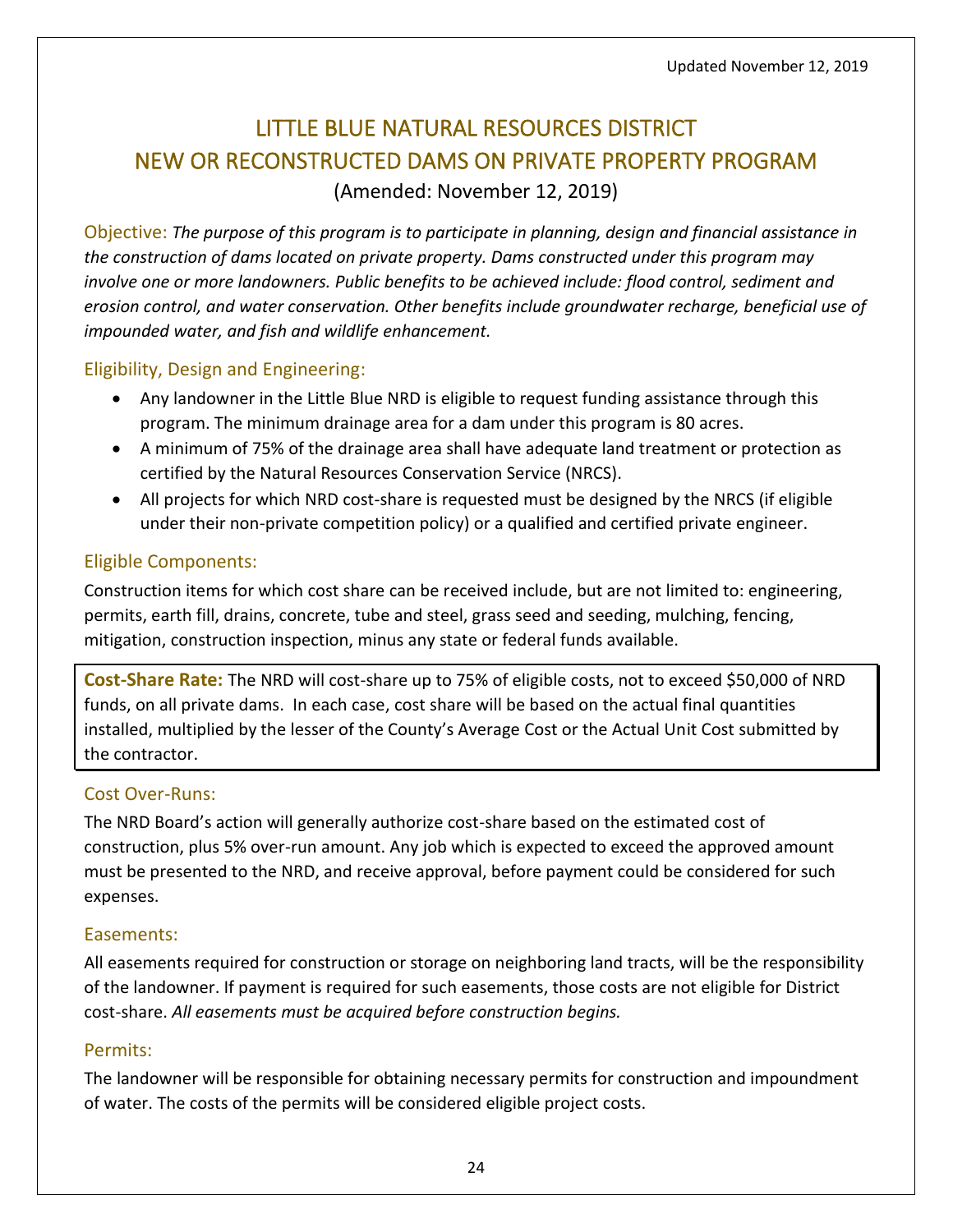### Application Procedure:

- 1) The landowner must contact the County NRCS office in which the proposed structure lies and meet with an NRD representative and NRCS to discuss if the project meets all requirements or if there are other prudent alternatives. The NRCS will also determine if their agency is eligible to design the project.
- 2) The NRCS and NRD staff will conduct a site inspection. When performing the initial site assessment, it is recommended the Inventory and Evaluation form be used to assist in inventorying the proposed solutions and resources concerns. Resource concerns include but are not limited to erosion prevention and control, flood prevention and control, soil conservation, water supply for beneficial use, development-management-utilization and conservation of groundwater and surface water, pollution control, waste control, drainage improvement, development and management of fish and wildlife habitat, development and management of recreational and park facilities, and forestry/range management. After identifying resource concerns and determining if a Dam is an effective conservation practice to address those concerns, eligibility of the proposed project must be determined using the LBNRD's Dam Program criteria. An initial concept plan is developed as part of this step.
- 3) Determination by NRCS that any structure that will require more than 60 working days of NRCS time equivalent of a USACE 404, or DNR permits (approximately 300 acres of drainage area) the project must be contracted to a private engineering firm. (NRCS non-private competition policy.) If a private engineering firm will be used, the landowner will be responsible for contacting a licensed engineer. The NRCS engineer or private engineer will develop a preliminary design, cost estimate, and will identify all relevant or required permits.
- 4) The project cost estimate will be presented to the Projects and Planning Committee for review and recommendations. Committee recommendations will be presented to the NRD Board of Directors for project approval. Once the project has been approved, the engineering and design work may proceed. After project approval, the landowner is responsible for all project design costs and construction. NRD will reimburse up to and not to exceed 75%.
	- a. Design work will meet all NRCS technical specifications according to Conservation Practice Standard 378 (Pond).
	- b. The landowner will pay for engineering fees charged as the project progresses and submit claims to the NRD. The landowner may request the technical assistance payment at the completion of the engineering design phase.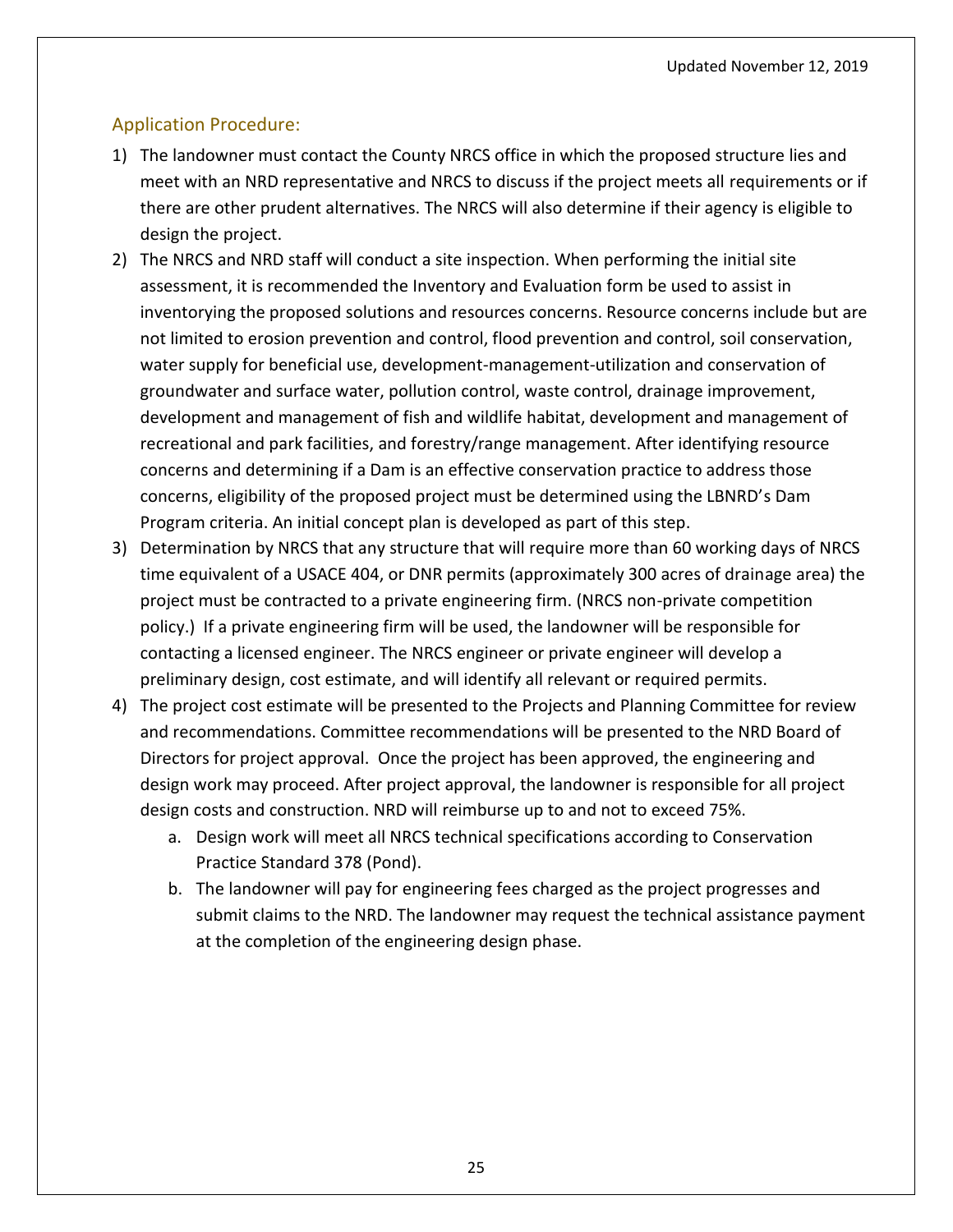- 5) Once the final design is completed, the landowner may request cost-share reimbursement up to 50% of the design.
	- a. At the completion of the design process the landowner will be provided complete set of plans and a list of construction items and quantities for the project from the NRCS, or engineer.
	- b. **The Landowner is responsible for soliciting bids and is encouraged to contact at least three contractors to establish the maximum cost-share.** Sealed bids will be provided to the NRD prior to the projects and planning committee meeting. The bids will be opened at the meeting. Recommendation for the lowest bid will be taken to the Board of Directors. The NRD will notify the NRCS (or engineer) that bids have been received and the project is ready for construction.
	- c. **If three bids can't be obtained, the board will accept the lowest bids of those received for the dam project**.
- 6) After the lowest bid approval, a notice to proceed will be sent to the landowner to coordinate the construction commencement. \**Project is to be completed within 1 year of completion of engineer's final design.*
- 7) The landowner can request reimbursement for construction once the project is certified as complete by the engineer. Final payment will be authorized by the Board and issued to the landowner(s) as soon as the structure has received final inspection from the NRCS or private engineering firm and the Project Agreement is signed and returned to the NRD. This final payment will total 75% of the total project cost, including engineering, not to exceed \$50,000.